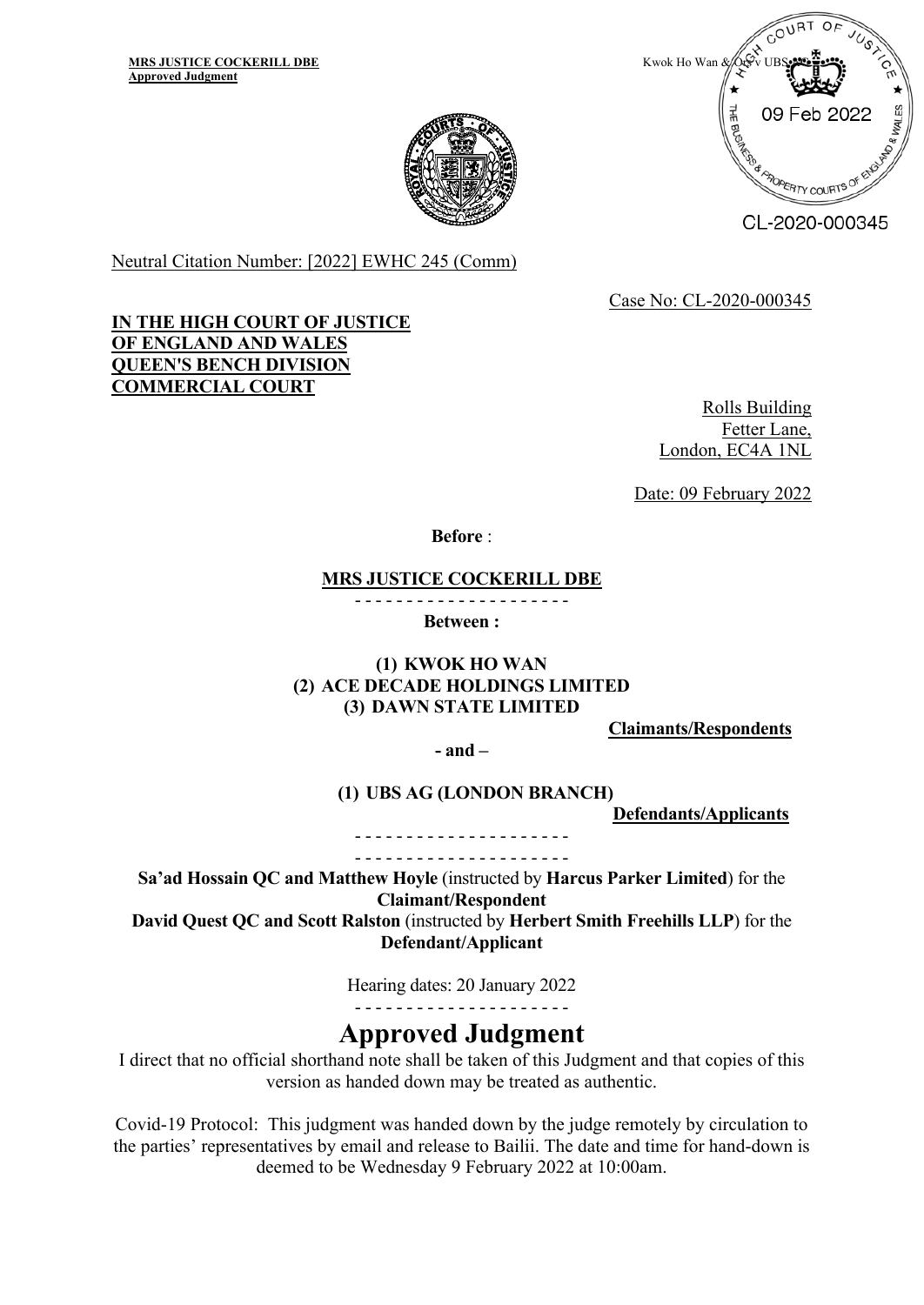## **Mrs Justice Cockerill :**

#### **Introduction**

- 1. By this application dated 10 November 2020 the Defendant, the London branch of a well-known investment bank, challenges the jurisdiction of the Court in relation to the claims made by the First and Second Claimants.
- 2. The issue is whether this Court has special jurisdiction under Article 5(3) and/or Article 5(5) of the Convention on Jurisdiction and the Recognition and Enforcement of Judgments in Civil and Commercial Matters signed at Lugano II on 30 October 2007 ("the Lugano Convention").
- 3. The Defendant's position is that, under Article 2 of the Lugano Convention, it must be sued in the courts of Switzerland, its place of domicile.
- 4. The First and Second Claimants in this action (respectively, "Mr Kwok" and "Ace Decade") have brought claims against the Defendant ("UBS London", "UBS") based upon the consequences of what are said to be negligent misstatements and advice provided by UBS ("the Claims"). It is their case that the misstatements and advice given led them to make an investment that was almost completely lost when (contrary to such statements and advice) UBS London exercised security over shares held by it in London as mortgagee.
- 5. No jurisdictional issue arises in relation to claims made by the Third Claimant ("Dawn State" and the "Dawn State Claims"). That is because UBS London accepts that these fall within the jurisdiction clauses contained within certain contracts entered into between them.
- 6. As will appear below, the issue which arises is an interesting one because it engages a question where the authorities are less than entirely clear; and does so on the basis of facts which are rather more complicated than has been the case in previous reported challenges.
- 7. I should note that this is a jurisdictional application at an early stage. Matters proceed only in relation to the issues relevant to that jurisdictional dispute. UBS has put down a clear marker that should the matter proceed here (or elsewhere) the claims are denied in their entirety. It also reserves all its rights in relation to the claims made, including as to the governing law and the adequacy of the Claimants' pleaded case.

## **The Factual Background**

## *The Investment*

- 8. The Claims concern an indirect investment by Ace Decade/Mr Kwok in certain shares (so called "H-Shares") issued by a major Chinese financial institution, Haitong ("the Investment").
- 9. In Autumn 2013, after discussions with its CEO, Mr Kwok resolved to invest around US\$3bn in Haitong. He was subsequently approached by a trusted friend and advisor, Mr Stephen Wong (then a Managing Director of Wealth Management at UBS), who had learned of Mr Kwok's intentions.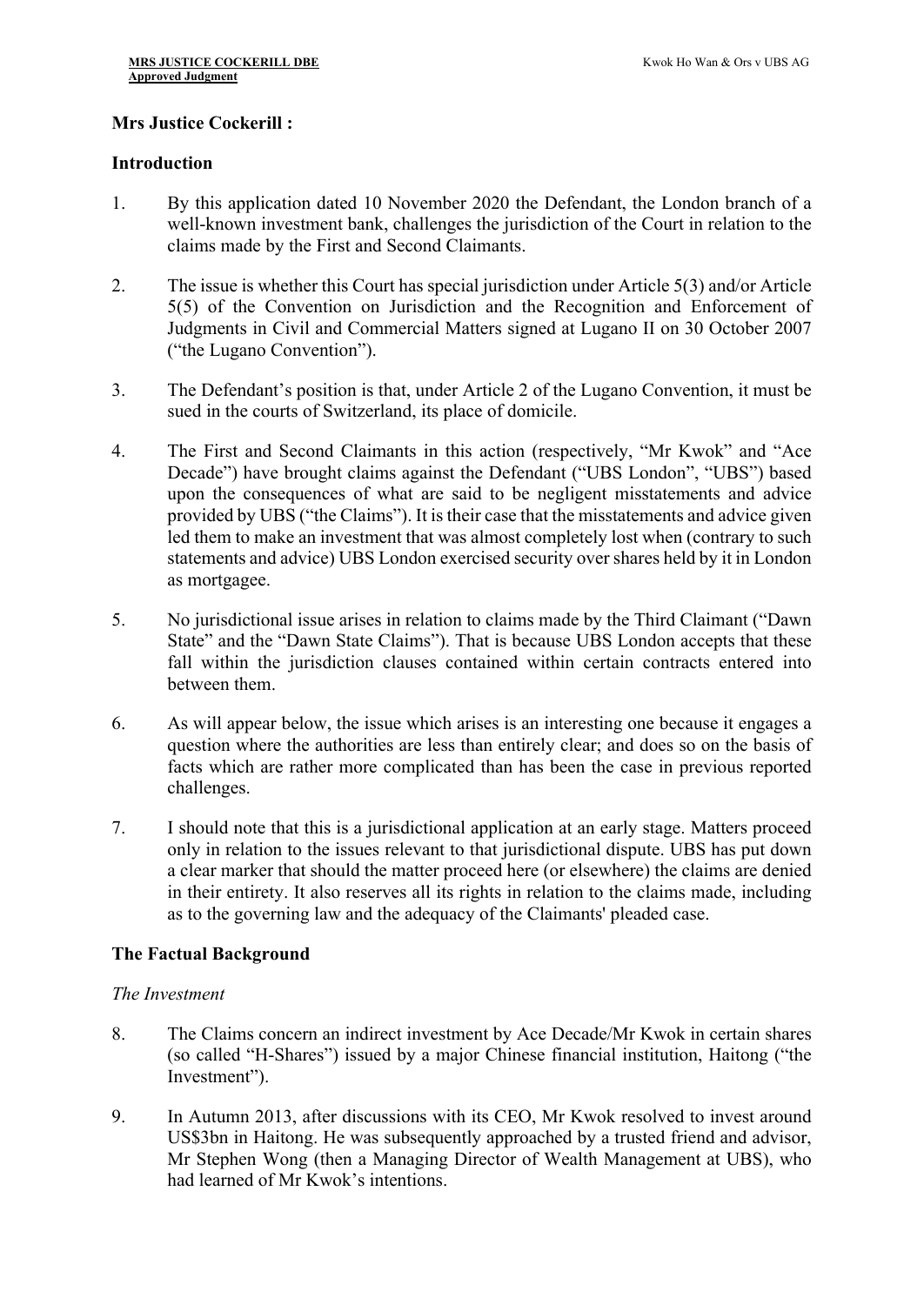- 10. Mr Wong informed Mr Kwok that UBS were aware that Haitong would be issuing new H-Shares on the HK stock exchange ("HKEX") and that UBS wished to participate as a placement agent. He stated that if Mr Kwok could commend UBS to Haitong, he and UBS would assist and advise Mr Kwok in acquiring H-Shares in an advantageous manner.
- 11. Mr Kwok decided to invest around US\$1bn in partnership with UBS (and the remainder through other institutions) and to that end also recommended UBS to Haitong, leading to their appointment as placement agents.
- 12. Mr Wong proposed structuring his investment so as to (lawfully) avoid triggering the need for approval by the Chinese securities regulator which would be required by a direct investment of US\$3bn in Haitong. The form ultimately proposed by Mr Wong in or around June 2014 was that the H-Shares would be acquired by a corporate vehicle owned and controlled by a third party. This purchase would be funded in part by Mr Kwok (through Ace Decade) and in part through a leveraged finance "Facility" provided by UBS (secured against the H-Shares). Following the acquisition of the shares, Mr Kwok or a nominated entity would have the option to acquire the vehicle. The result was that Mr Kwok's investment prior to the exercise of that option would not be in the shares directly but would be what is known as a synthetic investment.
- 13. As a result of further advice from Mr Wong, a Chinese financial services firm called Haixia was chosen to act as the third party, and Dawn State (at that time owned by Haixia) was selected as the relevant corporate vehicle.
- 14. Further negotiations took place between UBS (through Mr Wong), Haixia and Ace Decade (through Mr Kwok and others) through November and December 2014. On 21 November 2014 UBS Limited/UBS's London Branch produced an indicative term sheet proposing UBS AG or one of its affiliates as the Lender. From 12 December 2014 at the latest, UBS London was identified as the branch through which the arrangements with UBS would be made. Thus, on 12 December 2014, UBS London and Dawn State entered into a Custody Agreement which created a "Custody Account" (later referred to as a "Secured Account") which was governed by English law, jurisdiction and financial services regulation.
- 15. A "Co-Investment Agreement**"** was signed between Haixia, Ace Decade and Dawn State in December 2014 followed by a "Letter Agreement" on 18 December. This gave Ace Decade (defined as "the Investor") the option to acquire Dawn State in return for a fee and assuming primary responsibility for the financing and costs of the Investment.
- 16. Under the Co-Investment Agreement:
	- i) Haixia Management would arrange for the subscription in the amount of US\$1,250 million to the H-Shares (the Project), for which Dawn State was the expected subscription vehicle;
	- ii) Ace Decade undertook to indemnify Haixia both against fees and costs in relation to any sums or losses which Haixia had to pay "*in connection with*" the Financing;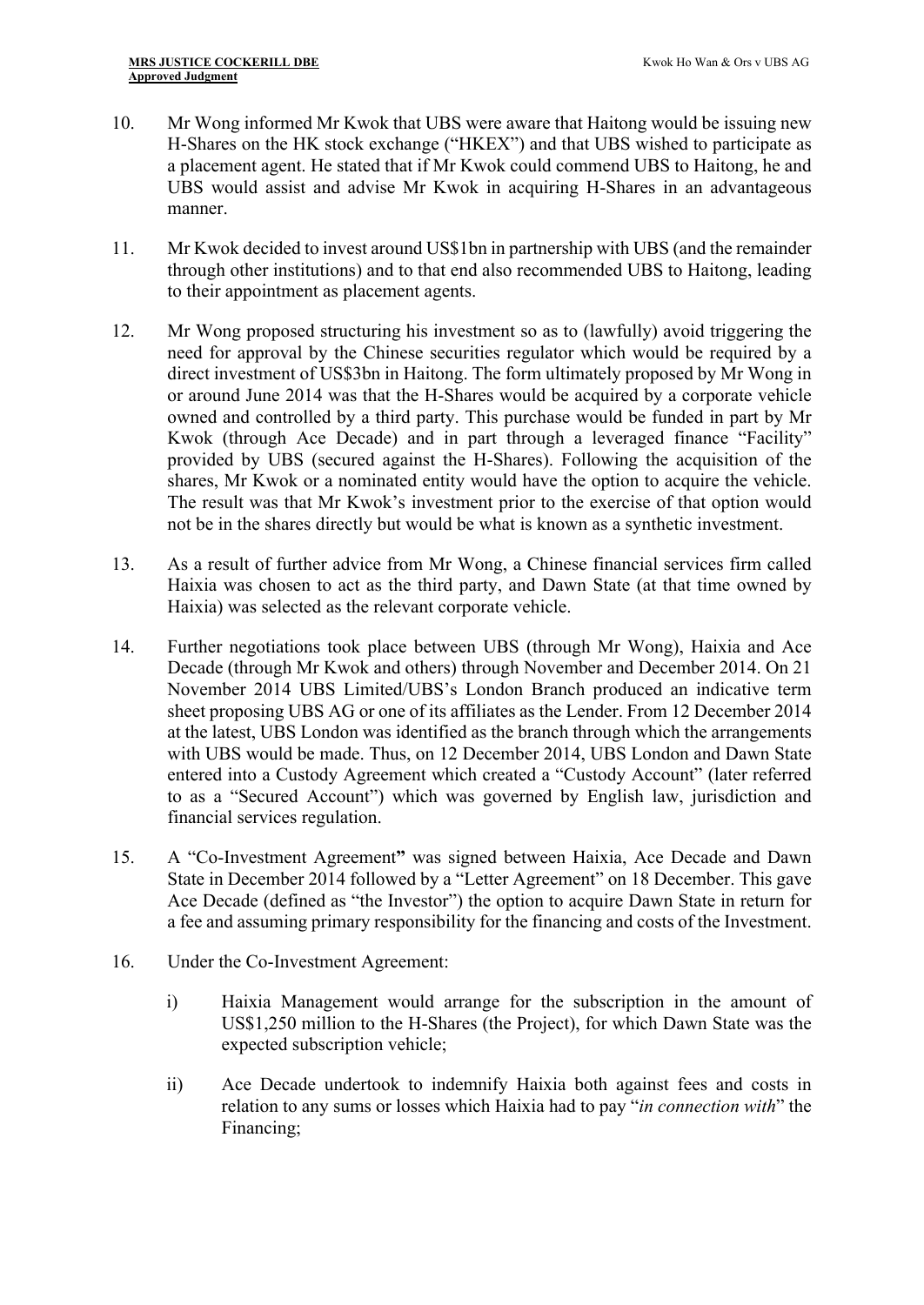- iii) In return for a further US\$500m contribution to the Project ("the Monetary Contribution"), Ace Decade acquired a contractual right to participate, in accordance with the terms of the Co-Investment Agreement, in certain distributions made from the H-Shares to be acquired by Dawn State;
- iv) It was contemplated that Dawn State would arrange for loan financing from a commercial bank in the sum of US\$750 million for the Project;

By the Letter Agreement it was agreed that two months after completion of the Project, Ace Decade would be entitled to call for the transfer of the share capital in Dawn State to itself or its nominee. The Letter Agreement records on its face that all parties executed it in Shenzhen, China.

- 17. As contemplated by the Co-Investment Agreement, Dawn State subscribed for the H-Shares. There was a series of transaction documents and contracts which embodied this transaction.
- 18. UBS provided the loan financing to Dawn State pursuant to a Financing Letter dated 19 December 2014. For present purposes the critical part of the contractual documentation was the term within the "*Full Mandatory Pre-payment Events*" which provided:

"The Lender, at its option, may terminate this Transaction if any of the following events occur after Utilisation Date: …

(ii) the Closing Price of the Reference Shares on any Scheduled Trading Day is less than (a) 85% of the Closing Price on the previous Scheduled Trading Day; or (b) 75% of the Closing Price on any of the 5 immediately preceding Scheduled Trading Days;.."

- 19. In all contracts with Dawn State to which a UBS entity is a party, it is expressly identified as "UBS London" or "UBS London Branch".
- 20. Between December 2014 and April 2015, Mr Kwok, through Ace Decade, transferred to Dawn State approximately US\$500m. Pursuant to the Facility Agreement between Dawn State and UBS London this was paid to UBS London (as "Custodian") in two parts.
- 21. On 15 May 2015, in accordance with the Settlement Authorisation given by Dawn State, the US\$500m (along with the Facility provided by UBS London) was used to discharge Dawn State's liability under its Subscription Agreement with Haitong.
- 22. Pursuant to clause 6.2(a) of the Security Agreement between Dawn State and UBS London, the H-Shares subsequently allotted to Dawn State (the "Acquired Shares") were assigned to UBS London by way of security and deposited in the Secured Account held with and registered to UBS London as Custodian. These charges were registered on Dawn State's company charges register in favour of "UBS AG, London Branch".

*The failure of the Investment*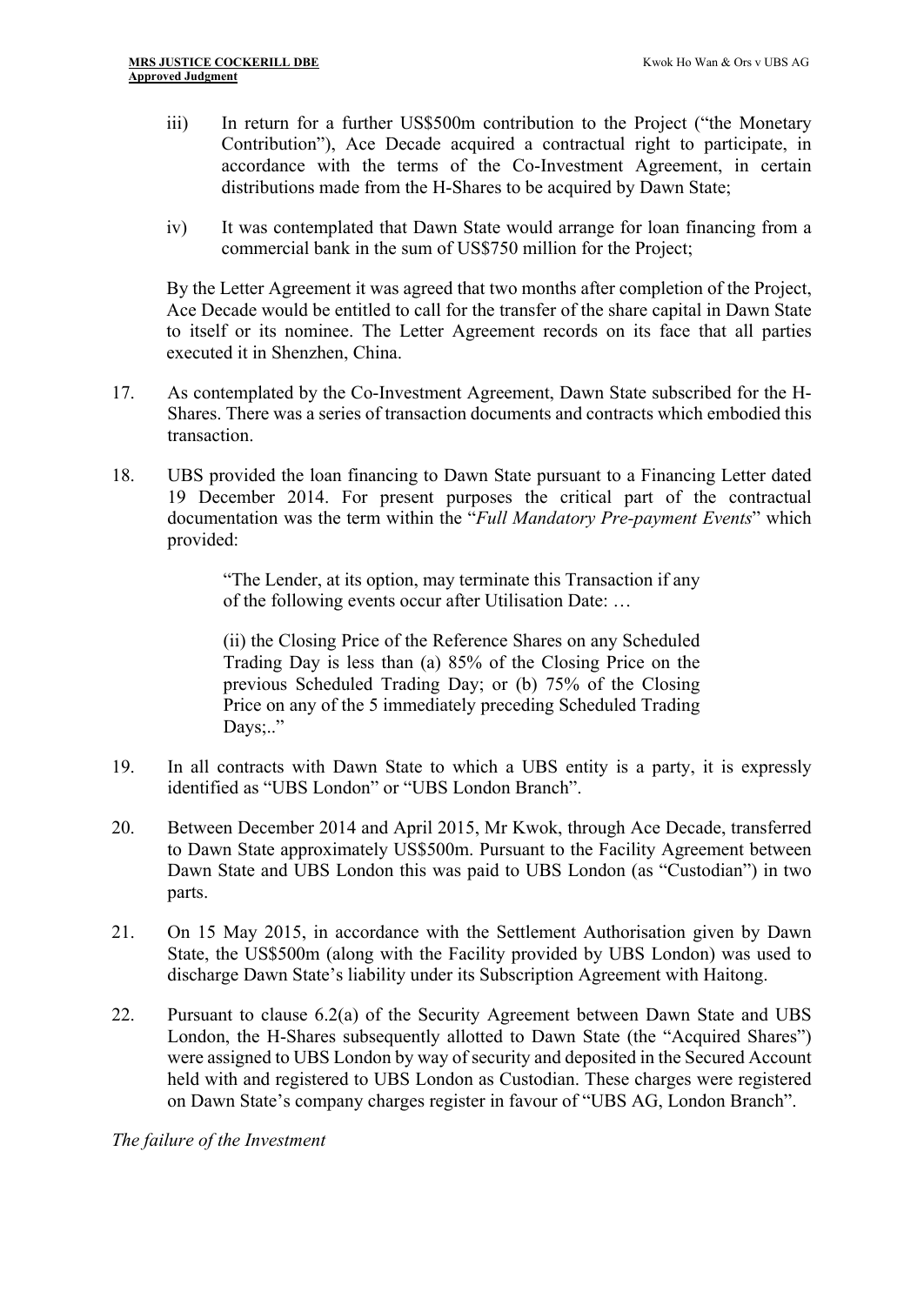- 23. Between 1 and 6 July 2015, there was a substantial drop in the Chinese stock markets, including the HKEX. The price of the H-Shares declined very rapidly, which triggered a series of events critical to both the Claims and Dawn State's claim:
	- i) The decline in H-Share price entitled UBS London (as Lender), under clause 7.7 of the Facility Agreement, to demand a Mandatory Prepayment of the entire Facility over the subsequent three days.
	- ii) This demand was made by notice in the name of "UBS London Branch" on the evening of 6 July 2015. Pursuant to the Letter Agreement, Ace Decade was called upon by Haixia to meet this liability.
	- iii) On the morning of 7 July 2015 Ace Decade informed UBS London that it could not make payments according to the stringent deadlines. Despite pleas from Mr Kwok, Mr Wong informed him by telephone that no additional time would be given, and that UBS London had resolved to sell the shares.
	- iv) On the evening of 7 July 2015, a "Notice of Acceleration Event" was sent to Dawn State by UBS London, indicating its intention to enforce its security.
	- v) UBS London then exercised its rights as mortgagee under clause 8.2 of the Security Agreement and the Acquired Shares were purportedly sold on or around 8 July. (The word "purportedly" reflects a part of Dawn State's claim which takes issue with the *bona fides* of that sale - there is a claim that the shares were sold at an undervalue. It is however no part of the Claimants' case that the sale was a breach of duty *vis a vis* Mr Kwok.)
	- vi) UBS London subsequently remitted to Dawn State US\$4.7m, being the amount remaining after all fees and charges had been applied.
- 24. Ace Decade exercised its option pursuant to the Letter Agreement and control of Dawn State was transferred to Ace Decade on 18 September 2015. As matters stand now, therefore Ace Decade owns Dawn State.

## *The Claims and the parties' perspective on the facts*

- 25. The Claims are in negligent misstatement. Put shortly, Mr Kwok and Ace Decade plead that UBS owed a duty of care in tort to them, that in breach of that duty, UBS made false and misleading representations to them about the nature of the financing supplied to Dawn State and how UBS would act in relation to it, and that Ace Decade entered into Co-Investment Agreement in reliance on those representations.
- 26. The Claimants say that Mr Kwok expressed repeated concerns about the inclusion of *inter alia* the mandatory prepayment provisions in the Facility Agreement proposed to Dawn State. In response, Mr Wong:
	- i) Represented that UBS London had a policy which it intended to apply to Mr Kwok and Ace Decade that (a) it would not demand additional collateral or mandatory prepayment and (b) even if it did make such a demand, it would give them additional time to make such payments.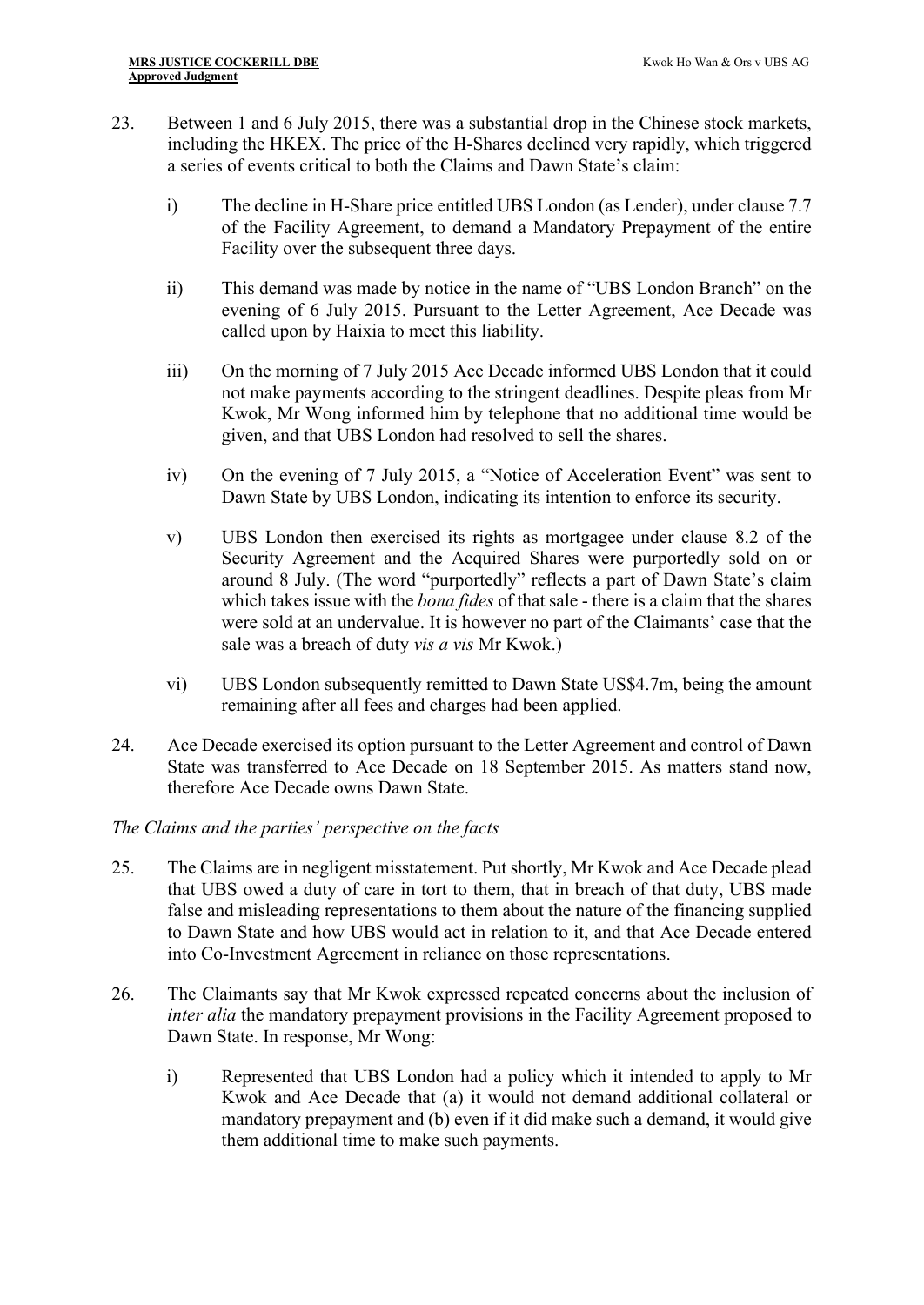- ii) Represented that UBS London had given such favourable treatment as identified in the previous sub-paragraph to a shareholder of the Ping An insurance company and would treat Mr Kwok and Ace Decade in the same way.
- iii) Advised that Mr Kwok and Ace Decade should not be concerned about the margin call and/or prepayment provisions.
- 27. The Claimants maintain that these representations were false, and the advice negligent, in particular in that the decision makers at UBS London had no such intentions and/or policies and there was no reasonable basis to advise that they would so act. The subject matter of Mr Wong's alleged negligent communications is therefore primarily the terms and conditions of the margin lending by UBS London to Dawn State and the approach that UBS would adopt. In particular, it is alleged that Mr Wong was negligently wrong to say that (i) UBS had a policy not to strictly rely on its rights pertaining to margin calls and mandatory prepayments if prices moved "in the short term"; and (ii) UBS intended to act and was acting in Mr Kwok and Ace Decade's best interests and was providing finance on the best possible terms.
- 28. The true position alleged by Mr Kwok and Ace Decade was that the terms of the financing from UBS to Dawn State were not in accordance with Mr Kwok and Ace Decade's express wishes, expectations and understanding, and they should have been told that.
- 29. Ace Decade says that it relied on the negligent communications when it entered the Co-Investment Agreement, and did not withdraw from it.
- 30. The Claimants therefore plead that as a result of the actions taken by UBS London between 6 and 8 July 2015 (as well as UBS's negligent misstatements and advice), Mr Kwok and Ace Decade suffered an irreversible and very substantial economic loss, for which they seek damages. The losses pleaded are:
	- i) The loss caused by Ace Decade's entry into the transaction, calculated as the Monetary Contribution paid by Ace Decade under the Co-Investment Agreement less the amount recovered under the Co-Investment Agreement. The principal claim is for some US\$495 million;
	- ii) The loss caused by Ace Decade's failure to withdraw from the transaction under the Co-Investment Agreement, calculated as above but with an additional deduction for a fee that would have been payable to Haixia Management despite Ace Decade's withdrawal; and
	- iii) Damages equating to the loss of returns that would have been achieved by Ace Decade had it invested in the H-Shares using a different method instead of the Co-Investment Agreement. Specifically it is said that Ace Decade could and would have entered into an alternative transaction for the acquisition of the H-Shares, and Ace Decade claims damages for the returns it would have made on that alternative transaction.
- 31. The Claimants issued the claim form on the 29 May 2020. The claim form was deemed served at UBS London's place of business on 29 September 2020. UBS London does not dispute the validity of service, only the Court's jurisdiction.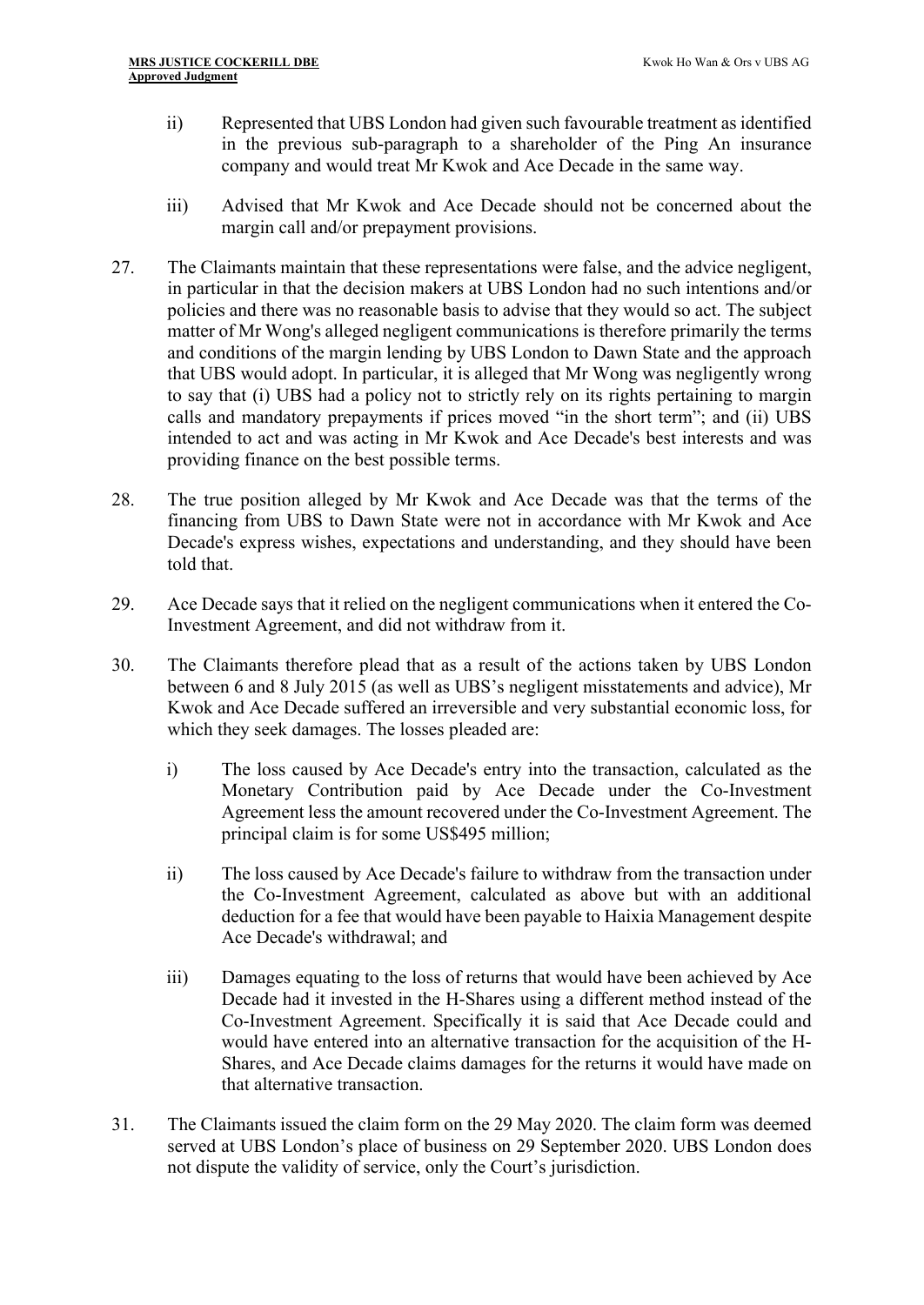#### *The parties' approaches to the facts*

- 32. The parties look at these facts through rather different prisms, which inform their approach to the jurisdictional dispute.
- 33. For the Claimants it is emphasised that Dawn State was effectively part of a bespoke structure created expressly for this series of transactions. The Claimants say that Dawn State was not an independent entity transacting at arm's length from Mr Kwok and Ace Decade, but an entity in respect of whom they continued to play a close role in determining the legal arrangements it would enter into with UBS London. They point out that, although Dawn State would be the contracting entity with UBS London, Ace Decade expressly assumed responsibility for any payments and liabilities under the Facility Agreement and was ultimately the contemplated (and actual) owner of Dawn State. Furthermore the Claimants emphasise the fact that UBS London was posited as the financing partner from the earliest days of the transaction taking shape, and that there was never another possibility.
- 34. UBS emphasises however the wider international links involved in this case. In particular UBS points out that:
	- i) The Claimants identify UBS as conducting business globally through its Swiss headquarters and also through branches located inter alia in Hong Kong ("UBS HK") and London (UBS London).
	- ii) The central relationship for the tort claims is between Mr Kwok and Mr Wong. Mr Wong was a Managing Director in the Wealth Management Division of UBS, based at the offices of UBS HK.
	- iii) The torts are alleged to have been committed by Mr Wong in Hong Kong, with specific locations given as Mr Kwok's offices or at Mr Kwok's residence; likewise reliance is said to have been in HK.
	- iv) The subject matter of the advice and misstatements by Mr Wong was an investment in shares in a Chinese company, which were to be listed on the HKEX via a placement by UBS HK and using a Chinese intermediary.
- 35. UBS also highlights certain negatives about the London link which is at the heart of this case based on the Claimants' own pleaded case:
	- i) UBS London did not form, and is not alleged to have formed, any contractual relationship with Mr Kwok or Ace Decade.
	- ii) UBS London did not participate, and is not alleged to have participated, in any pre-contractual negotiations with Mr Kwok or Ace Decade.
	- iii) UBS London did not owe, and is not alleged to have owed, any duty of care to Mr Kwok or Ace Decade.
	- iv) UBS London did not give, and is not alleged to have given, any advice to Mr Kwok or Ace Decade.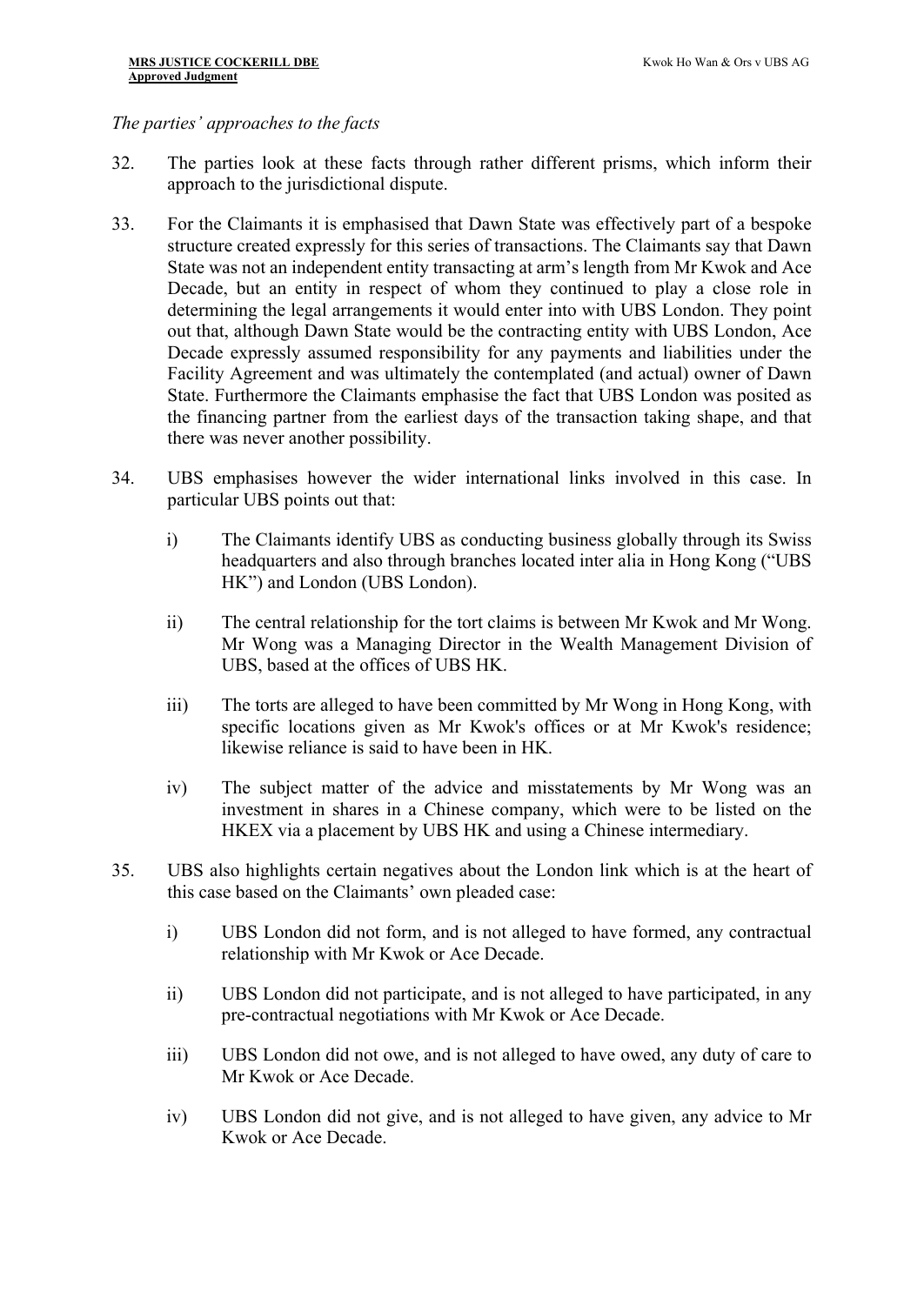v) UBS London did not make, and is not alleged to have made, any negligent misstatement to Mr Kwok or Ace Decade.

#### **The Law**

#### *Lugano II – general principles of interpretation*

- 36. It is common ground that Lugano II applies for the purposes of determining such jurisdiction over the Claims. The Lugano Convention is a treaty concluded by the EU that took direct effect in the United Kingdom. After the expiry of the transition period under the UK-EU Withdrawal Agreement, the Lugano Convention continues to apply to proceedings already commenced.
- 37. In this case: (i) UBS is a Swiss company domiciled in Switzerland; (ii) at all material times, Switzerland has been a Convention State; and (iii) the Claims relate to a civil or commercial matter within the meaning of Article 1 of the Lugano Convention. Accordingly, this Court has jurisdiction to entertain an in person claim against UBS solely in accordance with the provisions of the Lugano Convention.
- 38. The parties are largely agreed on the general principles and the backdrop to the argument.
- 39. The Lugano Convention refers to the "parallelism" between the Brussels and Lugano regimes. The Lugano Convention falls to be interpreted in the same manner as (i) the Brussels Convention 1968 (Brussels Convention); (ii) the original Lugano Convention 1988; (iii) the Brussels Regulation (Council Regulation (EC) No 44/2001) (Brussels Regulation I); and (iv) the recast Regulation (Parliament and Council Regulation (EU) No 1215/2012) (Brussels Recast Regulation). These instruments are referred to as "the Brussels-Lugano scheme".
- 40. All of them are interpreted similarly because of a consistency of structure and principles: *Anton Durbeck GmbH v Den Norsek Bank ASA* [2003] QB 1160.
- 41. The Brussels-Lugano instruments receive an autonomous interpretation, as *Dicey* explains at [11-068]:

"The object of interpreting the terms autonomously is to ensure that the instruments are fully effective, and to ensure their uniform application, so as to avoid as far as possible multiplication of the bases of jurisdiction in relation to the same legal relationship and to reinforce legal protection by allowing the plaintiff easily to identify the court before which he may bring an action and the defendant reasonably to foresee the court before which he may be sued."

- 42. The principal basis of jurisdiction under the Brussels-Lugano scheme is domicile. The general rule is that a defendant should be sued in her/his/its state of domicile, with special jurisdictions operating only as derogations from the general rule which has "overriding importance".
- 43. It is common ground that: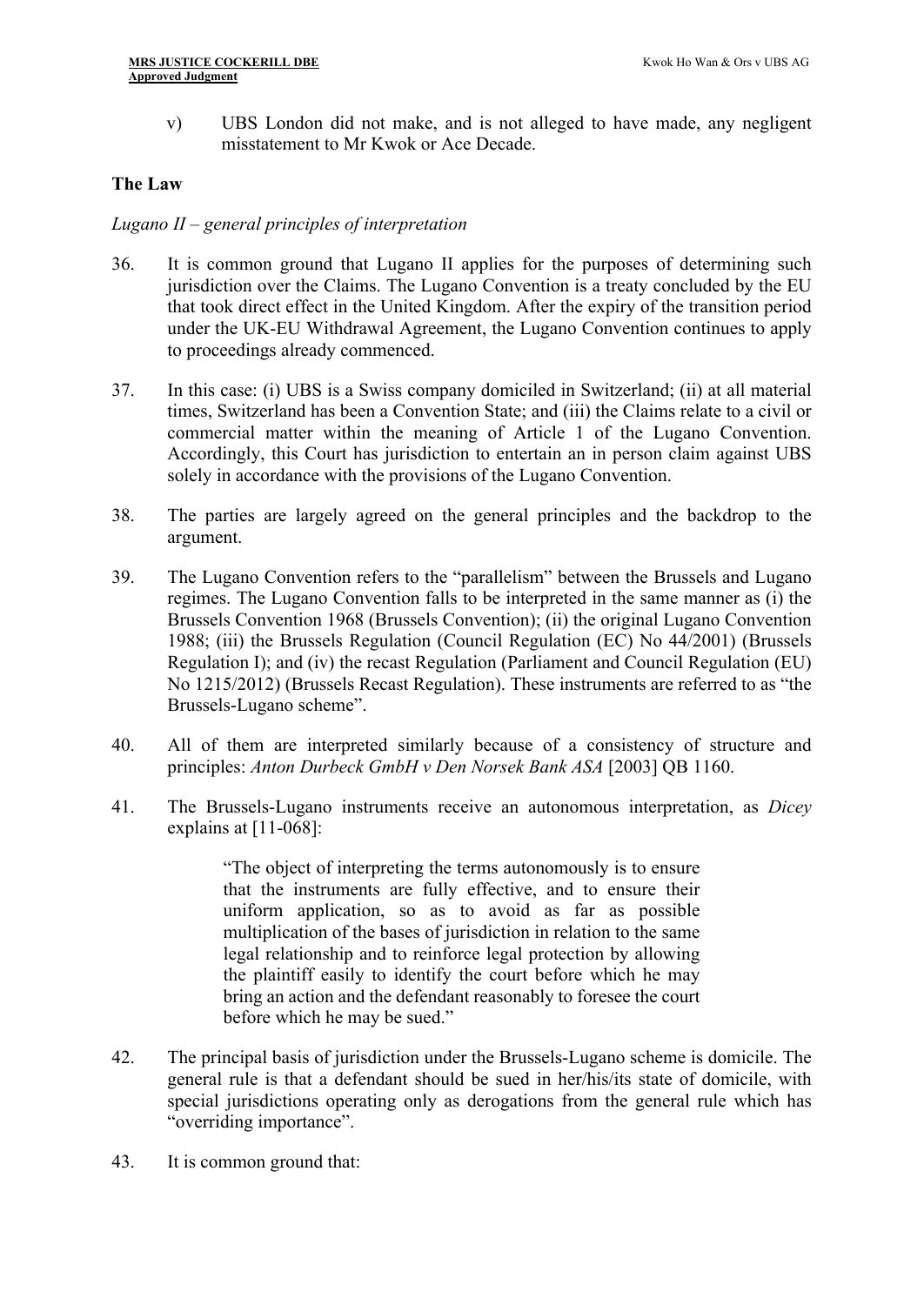- i) The exceptions to the general rule must be interpreted strictly. *JSC BTA Bank v Ablyazov (No.14)* [2020] AC 727 at [31] per Lord Sumption and Lord Lloyd-Jones JJSC, with whom Lord Mance DPSC, Lord Hodge and Lord Briggs JJSC agreed. See also *Dicey* at [11-068].
- ii) *"it is in accord with the objective of the Convention to avoid a wide and multifarious interpretation of the exceptions to the general rule of jurisdiction contained in Article 2*." *Etablissements Somafer SA v Saar-Ferngas AG* (Case 33/78) [1978] ECR 2183; [1979] 1 CMLR 490 (Somafer) at [7].
- iii) The purpose of the exceptions in Article 5 of the Lugano Convention is to confer special jurisdiction on courts having a *"particularly close connecting factor"* between the dispute and the courts other than those of the defendant's domicile, thereby promoting the efficient administration of justice and proper organisation of the action.
- 44. The only parts of Article 5 which are contended to be relevant in this case are:
	- i) Article 5(3) "*the courts for the place where the harmful event occurred or may occur.*"
	- ii) Article 5(5) "*arising out of the operations of a branch …*"
- 45. It is common ground that the Claimant bears the burden of showing a good arguable case that this court has jurisdiction. In *Alta Trading v Bosworth* [2021] EWCA Civ 687 [2021] ICR 1358 at [30] the Court of Appeal explained how this was to be applied in the context of Lugano II:

"the claimant must establish a good arguable case; that for this purpose the Court must decide, it if can, who has the better of the case; but that where the judge cannot decide, after conscientiously doing his or her best, who has the better of the case (due to the evidential limitations involved at the jurisdiction stage), then it is sufficient if the claimant has a plausible evidential basis."

- 46. Thus, this Court must attempt to decide who has the better of the case. If the Court feels able to make this determination, then whichever party has the better of the case succeeds. However, lacking the benefit of disclosure, witness evidence or even a defence I am not *required* to make factual findings and am entitled to find jurisdiction on the grounds that the Claims have a plausible evidential basis.
- 47. I shall deal with the arguments under the two heads separately.

## **Article 5(3)**

48. Article 5(3) of the Lugano Convention provides:

"A person domiciled in a state bound by this Convention may, in another state bound by this Convention, be sued: . . . (3) in matters relating to tort, delict or quasi-delict, in the courts for the place where the harmful event occurred or may occur."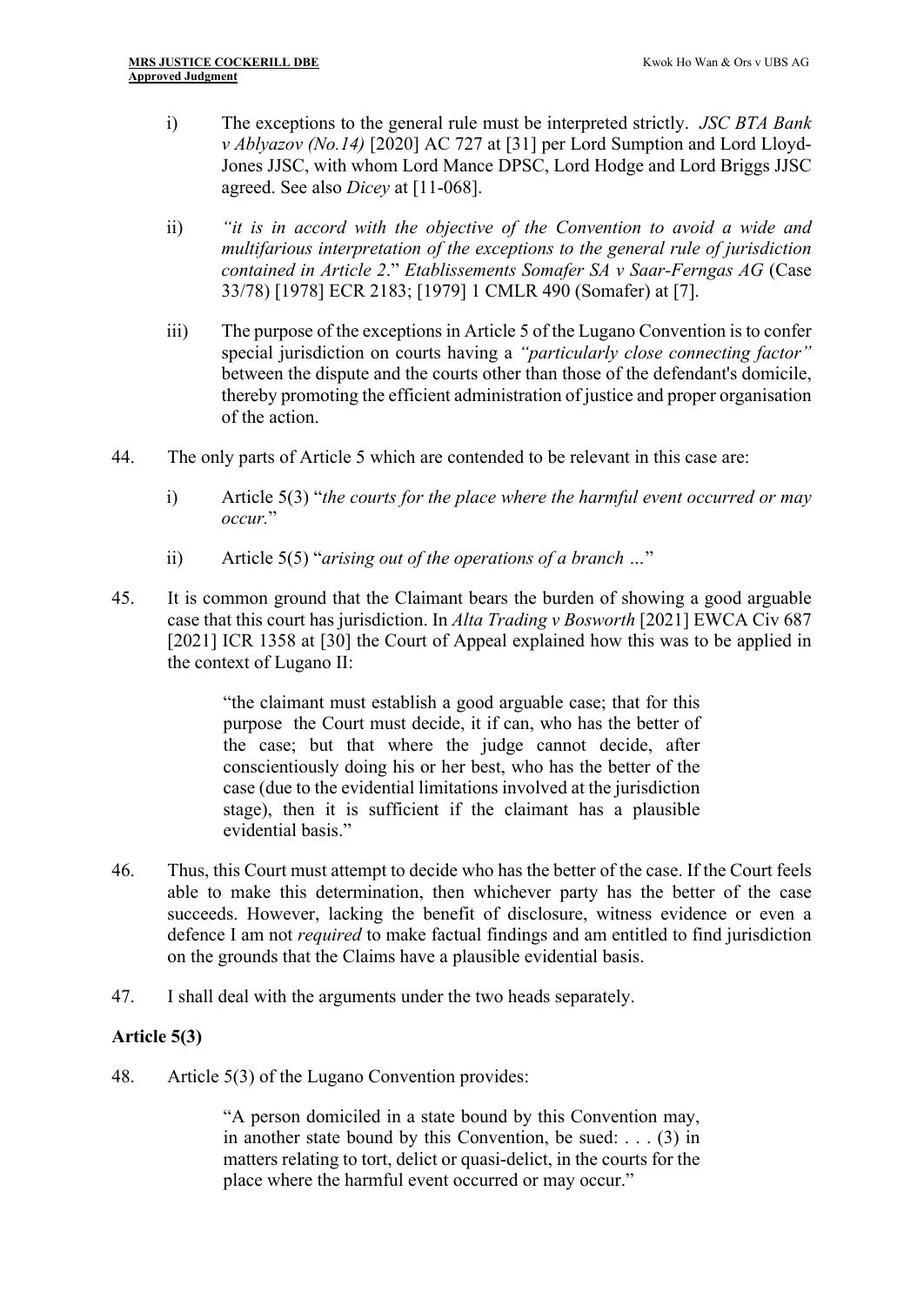- 49. It is substantially identical to those in those in Article 5(3) of the Brussels Convention, Article 5(3) of the Brussels Regulation I and Article 7(2) of the Brussels Recast Regulation.
- 50. Professor Briggs identifies the rationale for the tort exception in Civil Jurisdiction and Judgments (7th ed. 2021) at [14.25]:

"The special jurisdiction established by Article 5(3) is based on the proposition that the court at the place where the harmful event occurred will tend to be one which has a close connection with the facts giving rise to the dispute. Giving it special jurisdiction will give effect to the principle of proximity and will therefore make it more likely that a defendant will know in advance where he is liable to be sued. It will facilitate the administration of justice, the efficacious conduct of proceedings, and the taking of evidence."

- 51. Here, so far as Article 5(3) is concerned, we are talking only about the place where the damage occurs: the Claimants only rely on the damage limb.
- 52. The key dispute is whether a relevant head of jurisdiction is engaged on the facts of this case. The issue here turns on the difficulty of applying this principle in cases of economic loss.
- 53. UBS says that:
	- i) Within the Brussel-Lugano scheme, the distinction between direct and indirect damage is sometimes elusive.
	- ii) In circumstances where the location of economic loss can be unpredictable and does not always reflect a particularly close connection to the case, the damages limb is not construed so extensively as to encompass any place where the adverse consequences of an event which has already caused damage arising elsewhere, can be felt.
	- iii) The mere fact that a company may suffer a loss on its balance sheet or where its assets are concentrated at its seat or in a bank account in its home jurisdiction is not sufficient to constitute the place of loss.
	- iv) In cases of negligent misstatement, the place where the misstatement is received and relied upon is likely to be the place where the damage occurs.
- 54. So far as Mr Kwok is concerned, UBS submits that the fact that Mr Kwok has not pleaded how he suffered any loss, only that the measure of his loss is the same as Ace Decade's measure of loss, is a serious deficiency. Mr Kwok does not say what his financial interest is. Since damage is the gist of the action, Mr Kwok's claim is liable to be struck out for that reason alone.
- 55. As for Ace Decade's position, UBS submits that none of the pleaded losses were suffered in London. All losses were suffered under, or as a result of, entry into the Co-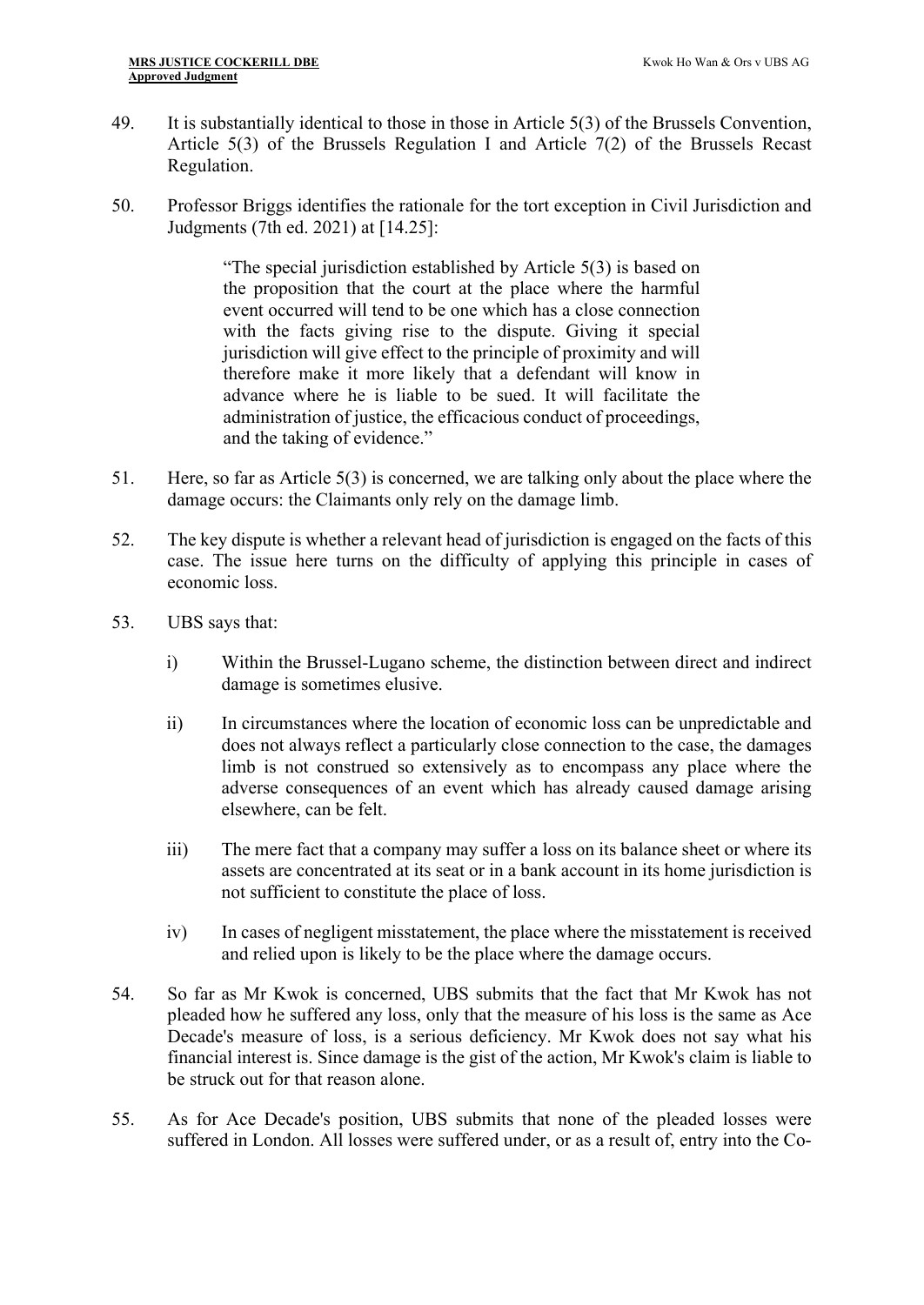Investment Agreement. Entry into the Co-Investment Agreement occurred in Shenzhen, China – and on no analysis in London.

- 56. UBS submits that Mr Kwok and Ace Decade's case relying on UBS London's actions is wrong for two main reasons.
- 57. First, Mr Kwok and Ace Decade's characterisation of its own pleaded case on loss is not accurate. The pleaded case on loss is that Ace Decade would have entered a different transaction in that the Claimants' pleaded counterfactual is that following withdrawal from the Co-Investment Agreement an alternative transaction would have involved "*funding it from either [Mr Kwok] and/or [Ace Decade's] own resources or alternative loan financing*". Accordingly, on its own case, Ace Decade suffered a direct and immediate loss by reason of its entry into the Co-Investment Agreement instead of a different and less-risky alternative method of acquiring the H-Shares.
- 58. Second, even if (which is wrong) the identification of Ace Decade's loss starts with enforcement of security under the lending between UBS and Dawn State, that is not a "direct" or "immediate" loss to Ace Decade. Ace Decade only ever suffered (and could only ever have suffered) a loss under and through its own contractual rights and obligations. When UBS enforced its security against Dawn State, that may have occasioned loss to Dawn State, but any loss suffered by Dawn State from that harmful event could only have given rise to a consequential loss to Ace Decade.
- 59. UBS submits that Mr Kwok and Ace Decade's analysis is therefore wrong because it asks this Court to depart from the leading cases of *Dumez France* and *Marinari*, which stipulate that to satisfy Article 5(3), the relevant loss is the loss suffered immediately and directly, not indirectly and by virtue of losses occasioned to a third party.
- 60. UBS also points to a line of English authority as supporting the proposition that in cases of negligent misstatement, the place where the misstatement is received and relied upon is likely to be the place where the damage occurs. Those cases are: *Maple Leaf Macro Volatility Master Fund v Rouvroy* [2009] 1 Lloyd's Rep 475 *Crucial Music Corpn v Klondyke Management AG* [2008] Bus LR 327; *Aspen Underwriting v Credit Europe Bank* [2018] 2 CLC 891 at [130], *London Helicopters v Heliportugal* [2006] EWHC 108 (QB) [2006] 1 CLC 297The Claimants say that there are a number of legal errors in the Defendant's approach – in particular that:
	- i) The Defendants fails to grapple with the CJEU law both on the application of general principles and specifically on damage in the context of pure economic loss.
	- ii) Their approach misunderstands the approach to direct damage in Article 5.3.
	- iii) The damage in question "actually manifested" when the Acquired Shares were liquidated and manifested directly in the Secured Account – and potential loss became fixed and certain in London.
	- iv) Further a claim in London was reasonably foreseeable and predictable at all material times and tends towards the sound administration of justice and efficacious conduct of proceedings.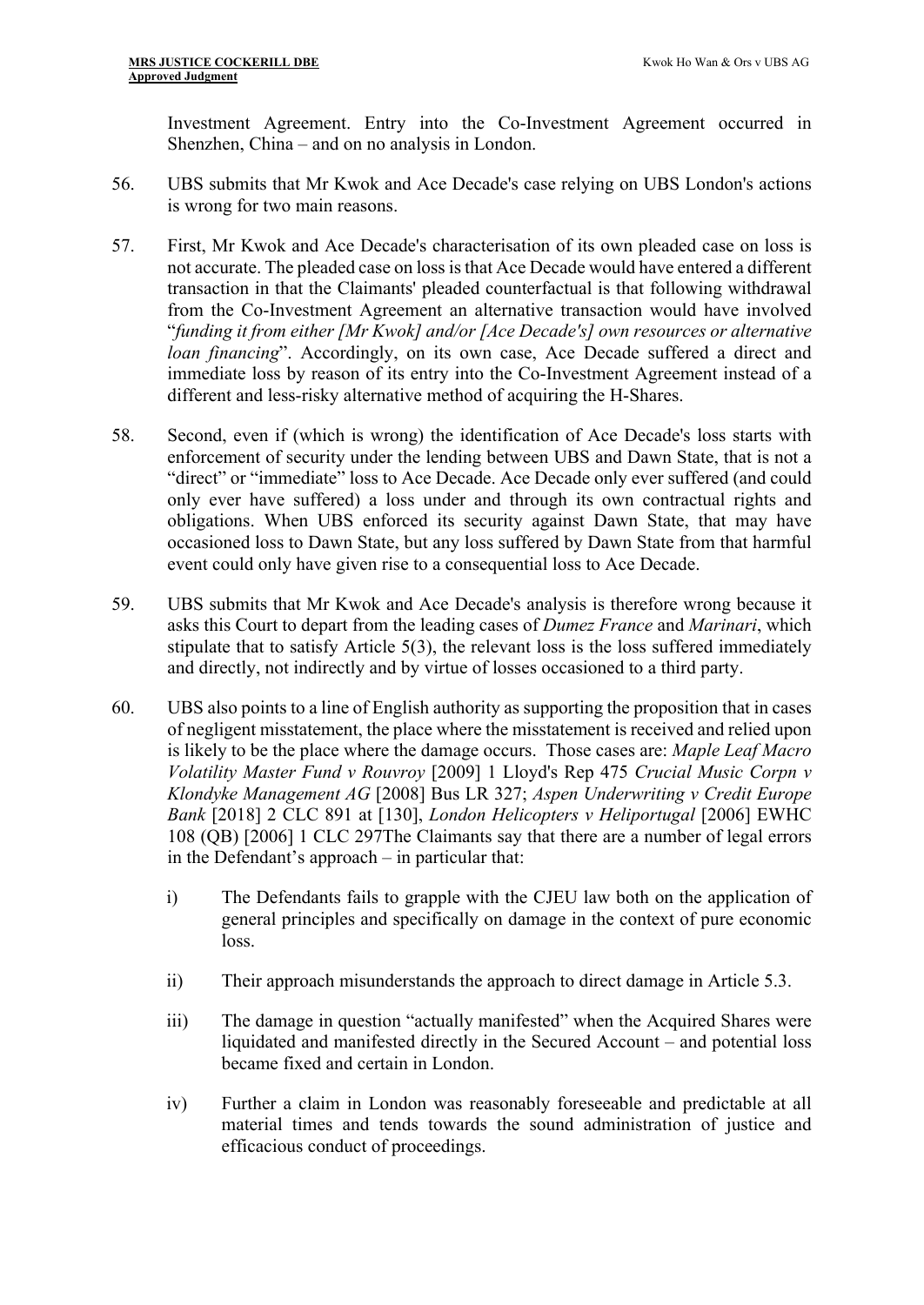v) This is a direct loss not a loss suffered by someone else, and not an indirect loss. The Claimants say that this is a pure economic loss case – the essence of the case is that they were worse off because of their reliance on negligent statements by UBS.

#### *Discussion*

## *Pleading points*

- 61. I should deal first with the pleading points. The first is that taken against Mr Kwok, namely that he pleads no loss at all. This is a point which might have force if Mr Kwok were the only or principal claimant. However here Mr Kwok advances only an alternative claim  $-$  i.e. his claim only arises if there is a title to sue point as against Ace Decade; in which case the loss pleaded will be asserted by him, *mutatis mutandis.*
- 62. The second pleading point, that against Ace Decade, is that the Claimants' characterisation of their own pleaded loss is wrong. It is said that the Particulars does not plead that the enforcement gave rise to the losses, but rather that Ace Decade would have entered into a different transaction. I do not accept this submission essentially for two reasons. First UBS has zeroed in on one of the sub-paragraphs, the others of which point directly to the principal claims. Secondly the pleaded factors relied upon by UBS are best seen as acts of reliance which caused the loss, not as the loss itself. Although the paragraph which they highlight is couched in terms of "*in the absence of those representations*" that is essentially part of the factual narrative (under the heading "*The Facts Giving Rise to the Claims*"). It is then picked up later in the pleading (under the heading "*Ace Decade and Mr Kwok's claims*") under the paragraph (paragraph 83) dealing with reliance.

#### *The main jurisdiction argument*

- 63. I turn then to consider the essentials of the argument. One thing on which the parties were ultimately agreed is that fixing on the location of damage in pure economic loss cases is not easy. As the Claimants note, this much is apparent from reading the judgments of the CJEU which has said in terms that it is *"not an easy exercise"*. UBS suggested that the links pointed back towards Hong Kong or China, or possibly the BVI (as the likely origin of the funds provided by the Claimants).
- 64. The Claimants urged me to analyse the matter with tight focus on the concept of manifestation and that when that was done, London was the right answer, or at least had a sufficiently plausible evidential basis. They submitted that there were effectively three possibilities: the place where the loss become possible (via the decision to commit to the transaction), the place where the loss was actually felt by the Claimants, and between them the place where the loss materialised or crystallised. This they submitted was the right answer.
- 65. One notable point was that despite the skill and clarity with which UBS's argument was deployed by Mr Quest QC, their argument was not firmly grounded, but shifted in the tides of argument.
- 66. In writing UBS submitted that assessing whether an Article 5 exception applies does not involve giving every aspect of the factual story equal billing, but rather the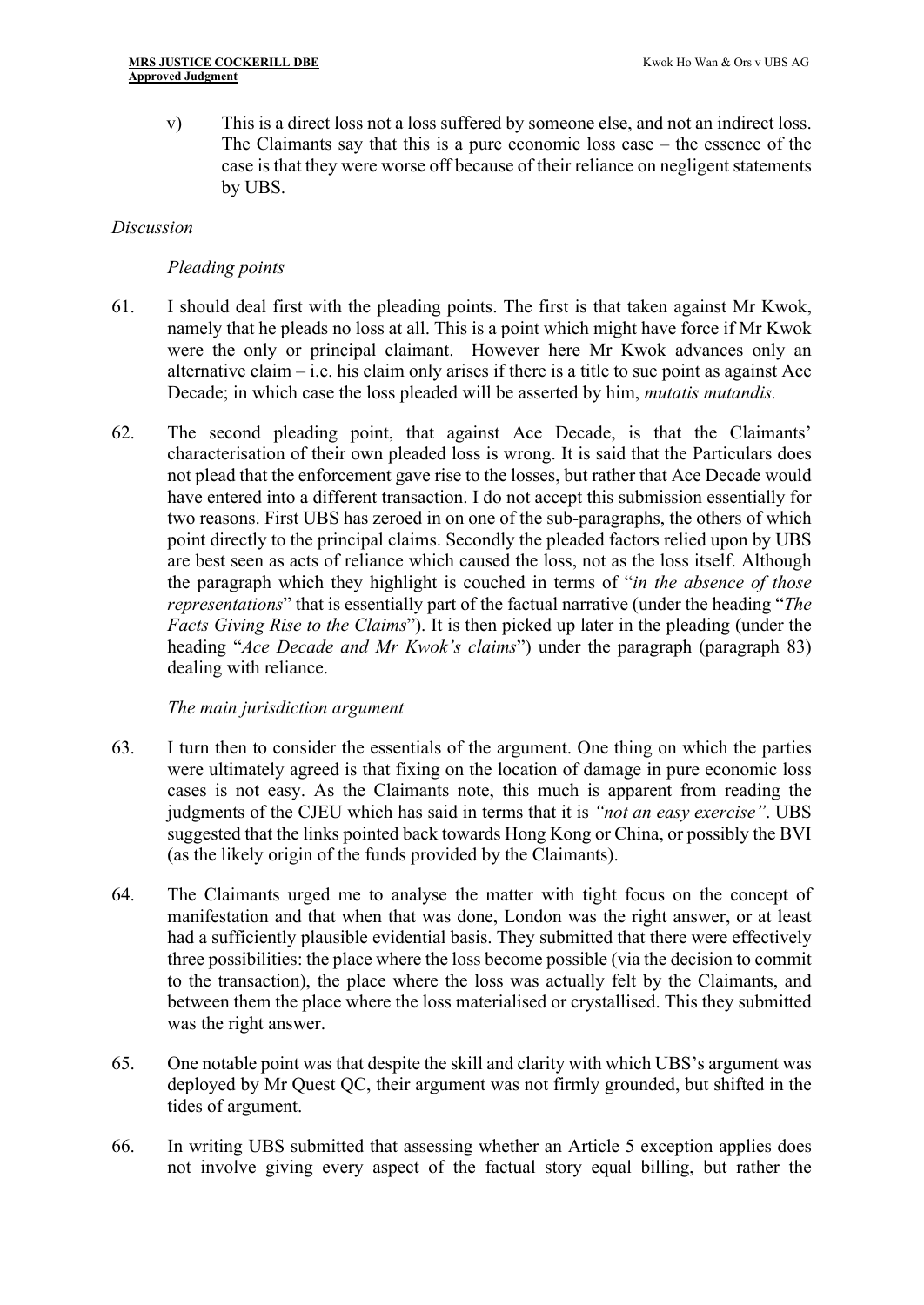identification of the legally relevant conduct by reference to the component elements of the cause of action, and asking whether the legally relevant conduct gives rise to the particularly close connections required by the special jurisdictions under the Brussels-Lugano scheme. That was an argument advanced by reference to the dicta of Lord Sumption in *BTA Bank v Ablyazov* [2020] AC 727 at [32] that domestic law is "*vital*" in identifying "*legally relevant conduct*".

- 67. However, that argument played little part in the oral submissions, with *Ablyazov* not even figuring in the transcript. There is a good reason for that, which is that on further consideration it seems that the Claimants were correct in their submission that that comment was explicitly concerned with the place of the event giving rise to the harm (i.e., a conspiracy, at [30]). In that context the reference to "*conduct*" is entirely explicable, as is his later reference to "*in particular, whether an event is harmful is determined by national law*".
- 68. The approach of UBS orally focussed more on the English authorities and the proposition that there is at least a rule of thumb that in a case of negligent misstatement the damage will occur where the misstatement is received and relied upon and the distinction between direct and indirect loss.
- 69. The first of these authorities was *London Helicopters v Heliportugal* [2006] EWHC 108 (QB) [2006] 1 CLC 297, a case of negligent misstatement in relation to a certificate issued under a common airworthiness system and then relied on in a succession of sales of a helicopter engine. As Simon J noted at [4] it was factually a relatively straightforward case.
- 70. UBS placed reliance on a passage at [25]:

".. there are observations in both cases which support the limited proposition that it is quite likely that in a case of negligent misstatement the damage will occur at the place where the misstatement is received and relied upon. Furthermore these observations were made largely without reference to particular national rules relating to the establishment of tortious liability, and by reference to the autonomous approach established by the European Court of Justice, see for example the *Alfred Dunhill* case at p. 958."

- 71. However this seems to me to provide very little by way of authority. Simon J here purports to do no more than find in this a cross check for a result he had reached otherwise; and he is explicit that they are observations supporting a limited proposition which goes no further than likelihood.
- 72. Moreover, one can see from [27] that there were in that case three factors pointing to England as the correct forum; it was not necessary for the judge to split out the determinative reason. Finally, this was not a case where loss was only a possibility at the time of the transaction; the motor was defective, but sold as sound. Damage existed at the time that the transaction completed.
- 73. I would also note (consistently with that last point) that at [20-1] Simon J noted that: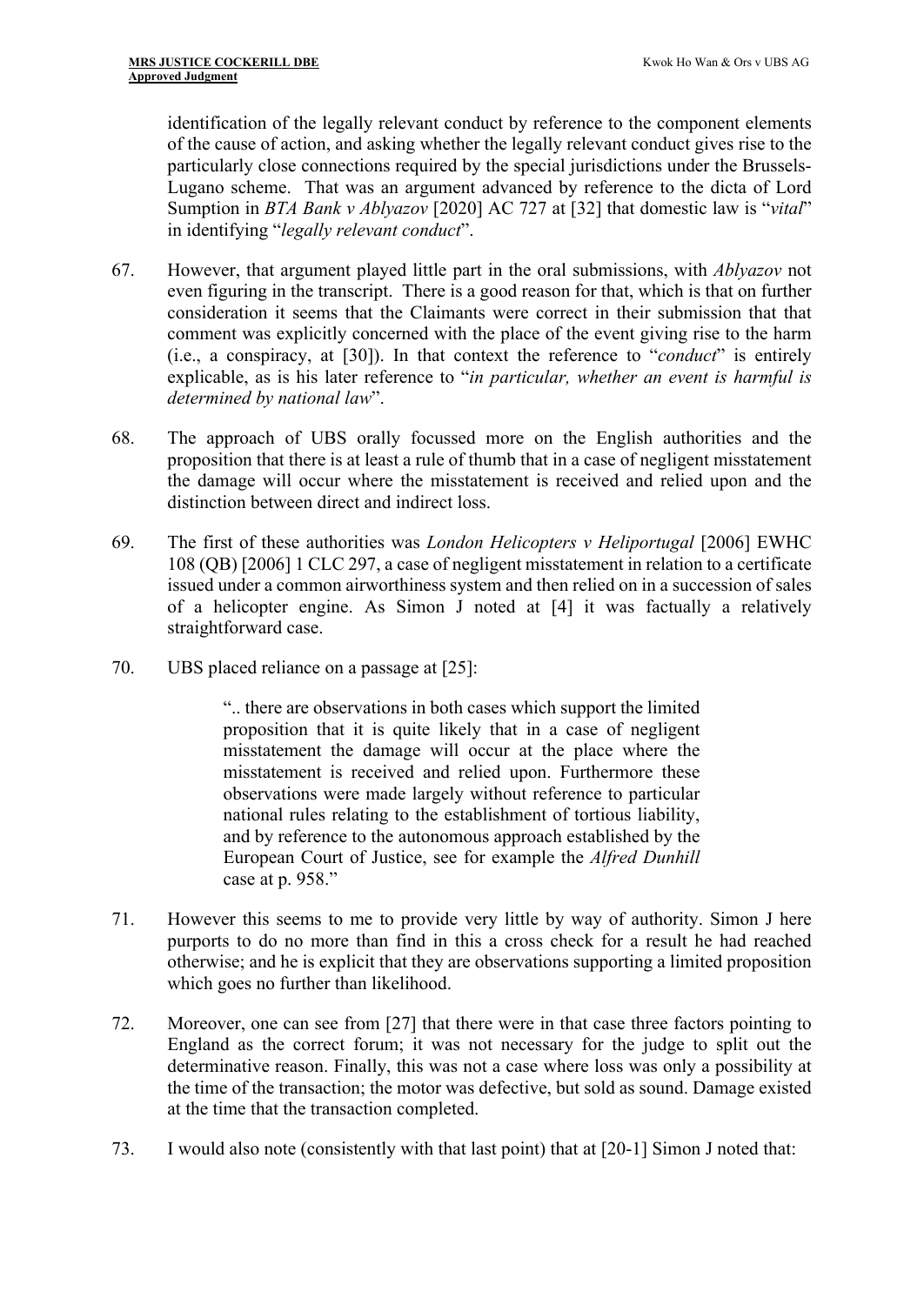"The place where the damage occurred (within the meaning of the first part of the jurisdictional rule in the *Bier* case) is not the place where a claimant simply suffers financial loss. It is necessary to see where the event giving rise to the damage produced its 'initial', 'direct', 'immediate' or 'physical' harmful effect….

Applying this approach, I would have found that the initial and direct damage occurred when the certificates were received and relied on by the Claimants in England. This was the place where significant damage was done to the immediate victim of the harmful act; and therefore the place where the damage occurred within the meaning of the first part of the jurisdictional rule in the *Bier* case. The claim was for more than the adverse consequences of an event which has already caused damage actually arising elsewhere; and the damage was neither indirect nor caused elsewhere. It would follow that England was the place where the event giving rise to liability directly produced its harmful effect on the person who was the victim of the event."

- 74. The second case relied upon was *Crucial Music Corpn v Klondyke Management AG* [2008] Bus LR 32. This was a case involving the sale of music rights relating to a portfolio of budget classical music recordings, where the claim in misstatement arose from the fact that the purchaser (who was assured that there were no collateral rights agreements) received less than the rights they were told they would get when it transpired that there were other rights in the catalogue.
- 75. UBS relied on [35] of the judgment where Mr Bernard Livesey QC sitting as a Deputy High Court Judge said:

"The alleged misrepresentations did not cause the impairment of, damage to or diminution in the value of the transferred rights. The misrepresentations allegedly induced the claimants to enter into the agreement and, on completion, to take a transfer of the transferred assets. If this allegation is made out, the misrepresentations caused the claimants to suffer loss and damage at the time they entered into the obligation to take the transfer of the property at the agreed price which presumably was greater than the price which would have been agreed had the parties known the true facts".

76. There are two problems with reliance on this authority in this context. The first is that, like the *Helicopters* case, it was a case of a sale where the value transferred at the time of the transaction was less than represented – it was essentially a defective or lesser thing which was transferred. That is very different to this case; in this case at the time of the reliance the value of the shares could perfectly well have gone up or down. I do not accept the submission that the fact that the Claimants' claim that they were induced to enter into a contract with very disadvantageous terms puts this case on an equal footing. The terms might perfectly well not have bitten. The loss might never have happened. It cannot be said that in actual concrete terms the Claimants were less well off at the time of the transaction. That is a significant distinction.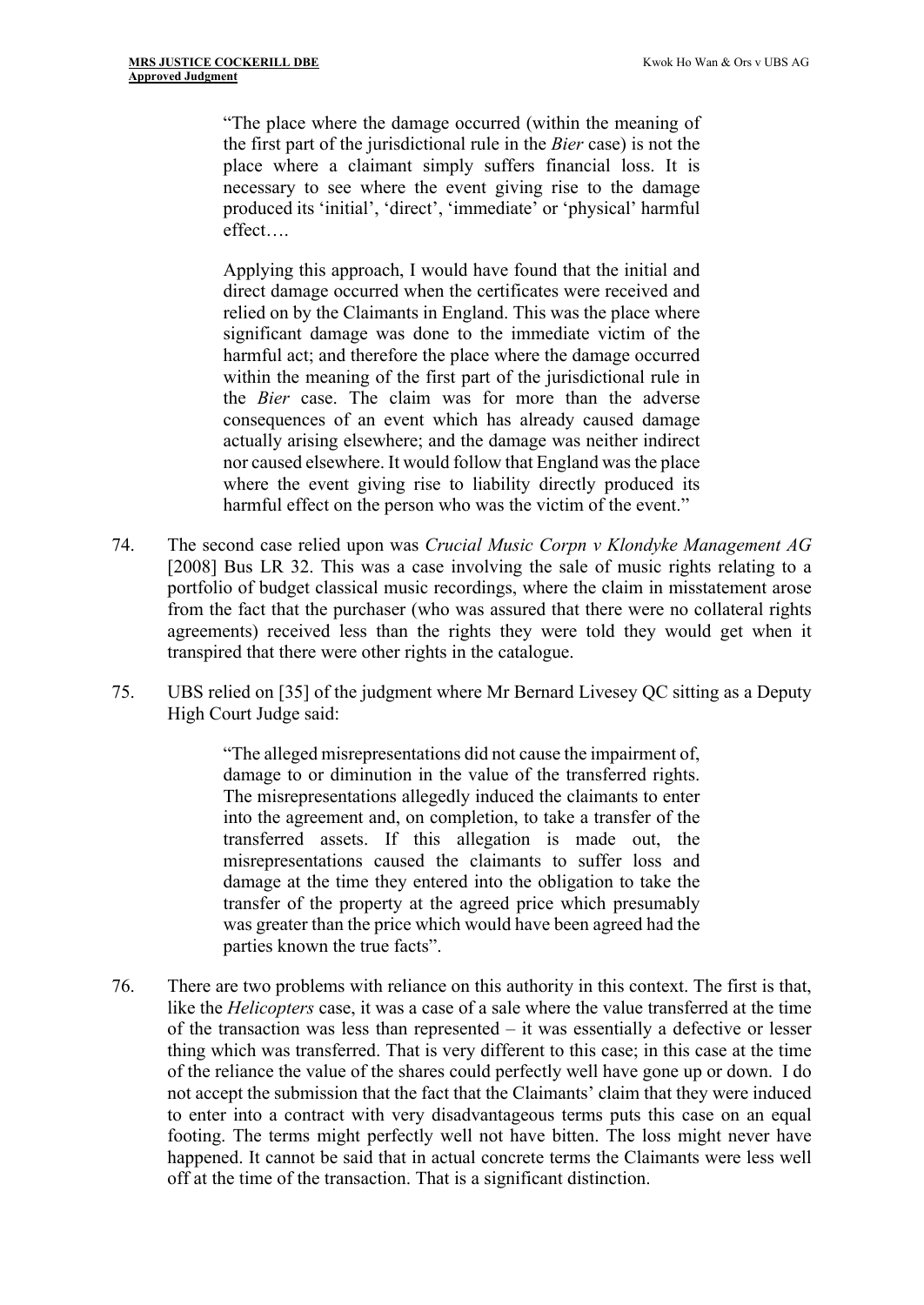- 77. The second problem is that the judge was proceeding on the basis of an agreed statement of the law (at [32]) which accepted the limited *Helicopters* proposition as laying down a rule. As I have indicated, I do not consider that it does so. Reliance on this case is therefore "bootstraps" analysis.
- 78. The third domestic case relied on was *Maple Leaf Macro Volatility Master Fund v Rouvroy* [2009] 1 Lloyd's Rep 475 at [211]-[214] where Andrew Smith J concluded that:

"Maple Leaf suffered its damage when it committed itself to accepting the deal and ending its subscription form. In a case like this, to my mind, once Maple Leaf had put it outside its control to prevent the loss, the harmful effect occurred."

- 79. However again this reliance neglects the context. That was a case where the allegation was that US\$30 million had been advanced to fraudsters for the purposes of completing the funding of a private placement when those fraudsters had no intention at any time of making the relevant subscription. In that context it can hardly be surprising that entering into the agreement was seen as the point at which damage occurred. Again the reliance is in relation to a thing which at that point in time is inevitably worth less than it is represented to be worth.
- 80. In my judgment there is little assistance to be gained from these cases. They are all essentially cases of a non-contingent loss crystallising on the entering into of an agreement.
- 81. For completeness I should mention *Aspen Underwriting v Credit Europe Bank* [2018] 2 CLC 891 – referred to in passing but not the focus of oral submissions. This was similarly a case where the loss was not contingent, but instead payment had been made under a settlement of claims under an insurance policy which in fact ought never to have been honoured at all.
- 82. This lack of utility is the more so when one bears in mind (as Mr Hossain QC pointed out) that all of these cases predate key decisions of the European court (specifically Case C-304/17 *Löber* [2019] 4 WLR 5 and *Vereniging van Effectenbezitters* [2021] IL Pr 23) which are the starting point for the modern iteration of the test. Still further *Maple Leaf* and *Klondyke* cite no direct CJEU authority.
- 83. I am persuaded that any correct approach to this area has to take full account of the EU jurisprudence.
- 84. Fundamentally since *Löber* the Court is concerned with the question of "*where the alleged damage actually manifested itself*" ([27]). So far as this is concerned, while UBS is right to say that the damages limb is not construed so extensively as to encompass any place where the adverse consequences of an event which has already caused damage arising elsewhere can be felt, the authorities do appear to indicate a relatively broad approach where economic loss in concerned. Further, as already noted, the authorities are not entirely pellucid on what they do say.
- 85. One point however does appear to be clear; it is that the tide of authority is against the proposition that loss is suffered wherever a claimant ultimately feels it. That argument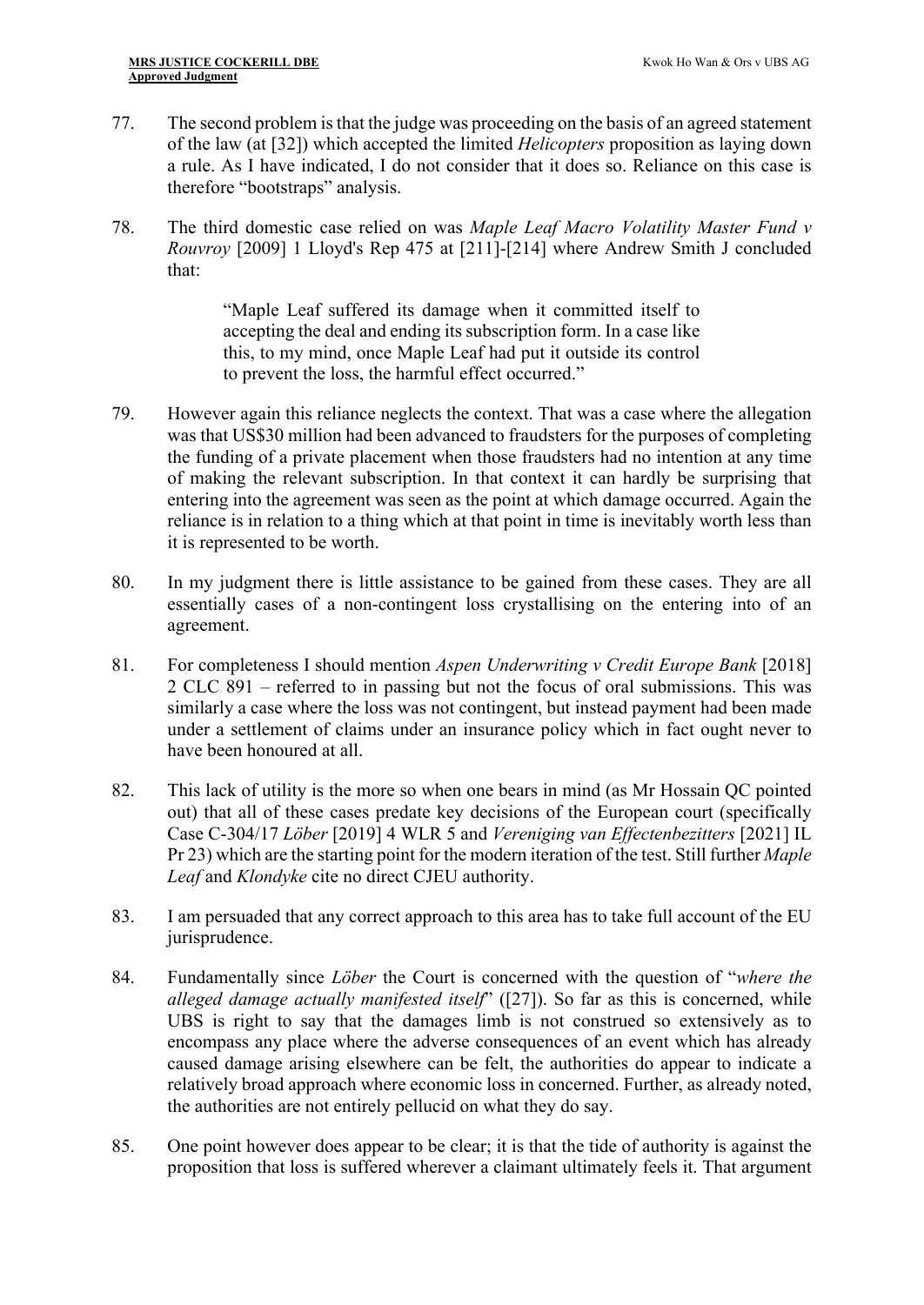was firmly rejected in the first of the major cases: C-168/02 *Kronhofer* [2004] IL Pr 27. In that case, the claimant sued four (German domiciled) managers of a German registered financial services firm with whom he had invested roughly \$80,000 over the telephone. He alleged that the highly risky nature of the investment (speculative call options on the London Stock Exchange) was not properly explained. Part of the sum was lost when this investment was liquidated, with only part being returned to him.

86. It was accepted without question by the CJEU that: "*the place where the damage occurred and the place of the event giving rise to it were both in Germany*" (at [18], emphasis added). This was the same conclusion accepted by the Advocate General (at [AG51]) after noting at [AG13]:

> "As regards the place of damage according to [the Austrian appeal court] it is also Germany where the claimant's investment account was opened, into which he transferred the sums which were then invested, and in relation to which the financial losses have arisen".

- 87. The claimant alleged the Austrian courts had jurisdiction under Article 5.3 of the Brussels Convention because his assets (i.e., his economic position) were affected "*simultaneously*" by the loss and they were "*concentrated*" in Austria.
- 88. The CJEU rejected this contention (at [21]), holding (at [18]) that:
	- i) *"there is nothing in such a situation to justify conferring jurisdiction to the courts of a Contracting State other than that on whose territory the event which resulted in the damage occurred and the damage was sustained"*.
	- ii) The idea of interpreting Article 5.3 of the Brussels Convention to cover *"simultaneous"* loss *"would not meet any objective need as regards evidence or the conduct of the proceedings"*.
	- iii) The Court's view was that the claimant was impermissibly attempting to expand the scope of Article 5.3 to include downstream losses resulting from the loss of his money invested in Germany.
- 89. In connection with the payment aspect of UBS's argument it is worth noting that in that case it was not suggested that the place of the damage was the place where the claimant placed his funds beyond his control. That is doubtless because there is CJEU authority against such an approach because:
	- i) Such a solution would almost invariably confer jurisdiction on a claimant's domicile, which the Convention is inherently "*hostile*" to: Case C-220/88 *Dumez France* at [16].
	- ii) It would, further, permit forum shopping by allowing the claimant to unilaterally vary the place from which he placed his funds beyond his control: *Kronhofer* at [50].
- 90. It is therefore clear (and was effectively accepted between the parties) that the CJEU has made clear that the concept of damage cannot be answered simply by reference to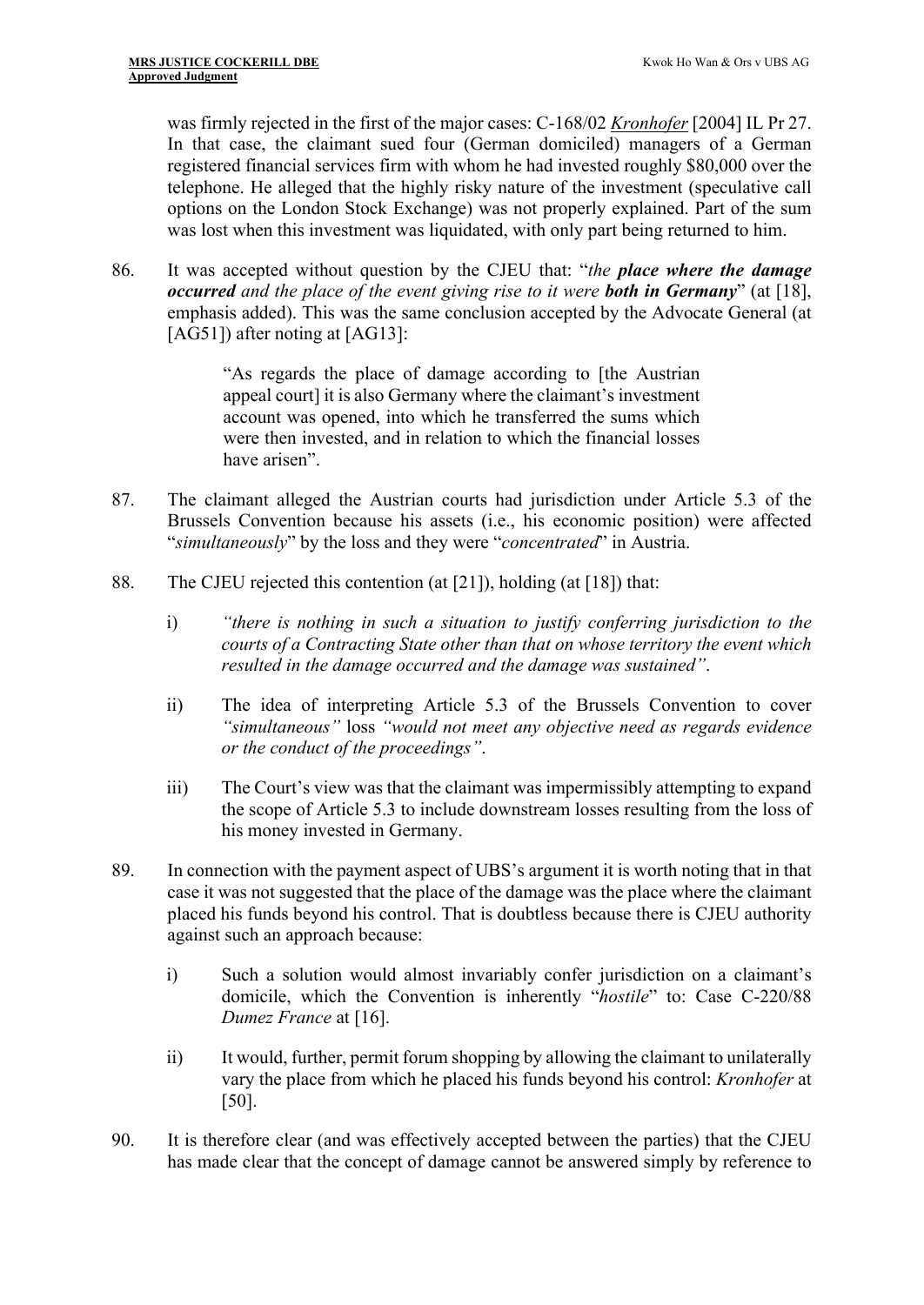the place where a party's assets are located or it generally "feels" the economic effect of the liquidation of an investment elsewhere.

91. As Briggs puts it (at p. 272):

"The Court will generally view with scepticism an analysis which would tend to suggest that the courts for the place of the claimant's domicile have special jurisdiction, and will therefore scrutinise with care the proposition that that was where the damage occurred. This approach is clearly seen in *Dumez France*  and *Marinari*, that the principle of *forum actoris* was specifically discouraged by the scheme of the legislation. But as will be seen, when damage has occurred all over the place, it may be necessary to deem it to be concentrated in a single location".

- 92. The next significant case is Case C-375/13 *Kolassa* [2015] IL Pr 14. In that case the claimant had invested in bonds issued by Barclays Bank (UK domiciled with a German branch). These were purchased and held by his Austrian internet bank ([12]-[14]). The portfolio of assets underpinning those bonds collapsed and the claimant sued Barclays, alleging it breached prospectus rules. He sued in the Austrian courts, alleging that the loss of his investment occurred in Austria and therefore fell within Article. 5.3.
- 93. Having considered *Kronhofer*, the CJEU nevertheless concluded that, because of the facts of the case, the Austrian courts did have jurisdiction over the claim (at [57]). The key point was the publication in Austria of the prospectus. The CJEU emphasised that:

"The place where the loss occurred thus identified meets… the objective of [the BIR] of strengthening the legal protection of persons established in the European Union by enabling the applicant to identify easily the court in which he may sue and the defendant reasonable to foresee in which court he may be sued… given that the issuer of a [bond] who does not comply with his legal obligations in respect of the prospectus must, when he decides to notify the prospectus… in other Member States, anticipate that inadequately informed operators, domiciled in those Member States, might invest in that certificate and suffer loss".

- 94. As Briggs notes at p. 274, there is an ambiguity in the judgment in that neither the AG or the CJEU made clear which account it was referring to: the account from which purchase money had been paid out originally, or the investment account with the intermediary in which the worthless entitlement was held. However given that it appears (AG[19]) that the bonds in question were effectively worthless as being part of a "*vast pyramid fraud system*" there would be analogies with the English authorities relating to items whose value was lower at the time of reliance.
- 95. The next case to consider (upon which the Claimants placed considerable reliance) was Case C-12/15 *Universal Music International v Schilling* [2016] QB 967. In that case Universal Music International "UMI" had in 1998 agreed that it would acquire 70% of the shares in B&M, a Czech record company, with an obligation to acquire the remaining 30% in 2003. The price would be set by a contractual formula. The contracts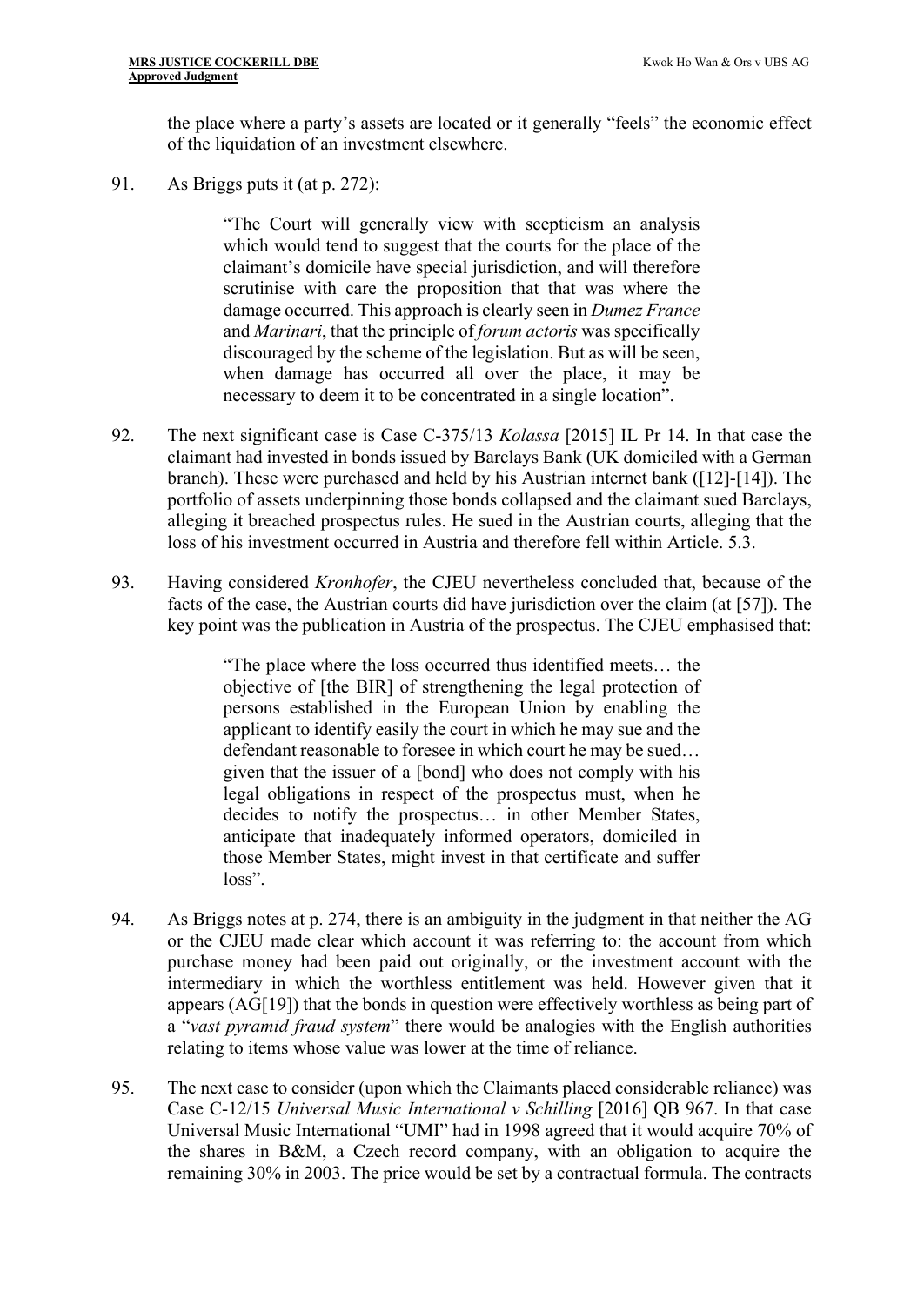were drafted by a Czech firm of lawyers. However, the lawyers failed to properly draft the contractual formula, which led to a dispute in which B&M claimed it was owed many times the originally anticipated price. This led to arbitration which resulted in a settlement, under which UMI paid B&M's shareholders  $\epsilon$ 2m for the remaining 30%. UMI sued the lawyers in the Dutch courts for negligence. It alleged that the damage had occurred in the Netherlands as its place of establishment and of the bank account from which it paid the settlement. It was agreed that the events giving rise to the damage (e.g., negligent services) occurred in the Czech Republic.

96. The CJEU noted that the contract between UMI and B&M, which created an "*obligation which the parties… did not intend to create*", was entered into in the Czech Republic (at [30]). It went on to note (at [31]):

> "The damage for [UMI] resulting from the difference between the intended sale price and the price mentioned in that contract became certain in the course of the settlement agreed between the parties before the arbitration board, in the Czech Republic, on 31 January 2005, the date on which the actual sale price was fixed. Therefore, the obligation to pay placed an irreversible burden on [UMI's] assets"

97. The Court concluded (at [32]-[33]) that:

*"*accordingly, the loss of some assets happened in the Czech Republic, the damage having occurred there…

 [This conclusion] satisfies the requirements of predictability and certainty laid down by [the BIR] since the conferral of jurisdiction on the Czech court is justified for reasons of sound administration of justice and the efficacious conduct of the proceedings"

- 98. The CJEU rejected the suggestion that UMI's choice to implement the settlement by making payment from a Dutch bank account was sufficient, not least as it would enable forum shopping. I accept the submission that *UMI* appears to demonstrate that the location where damage manifests is identified from some objectively ascertainable step or act which crystallises the loss and connects the two parties together.
- 99. Again however there is a complication in that (as Briggs again notes at p. 275) "*the Court did not explain whether the contract it had in mind was the original share purchase contract or the arbitration/settlement contract: both had been concluded in the Czech Republic.*" I would tend to accept the submission which was made for the Claimants that the wording at [31] suggests the latter. This appears to be the view also taken by Professor Trevor Hartley in "*Jurisdiction in tort claims for non-physical harm under Brussels 2012, article 7(2)*" I.C.L.Q. 2018, 67(4), 987-1003. He says: "*This assumes that the essence of the harm suffered by Universal Music was the incurring of an obligation to pay the additional sum, rather than the actual payment of the sum.*"
- 100. Then there is Case C-304/17 *Löber* [2019] 4 WLR 5, which arose out of essentially the same facts as *Kolassa*. The CJEU recounted its finding in *Kolassa* and its treatment of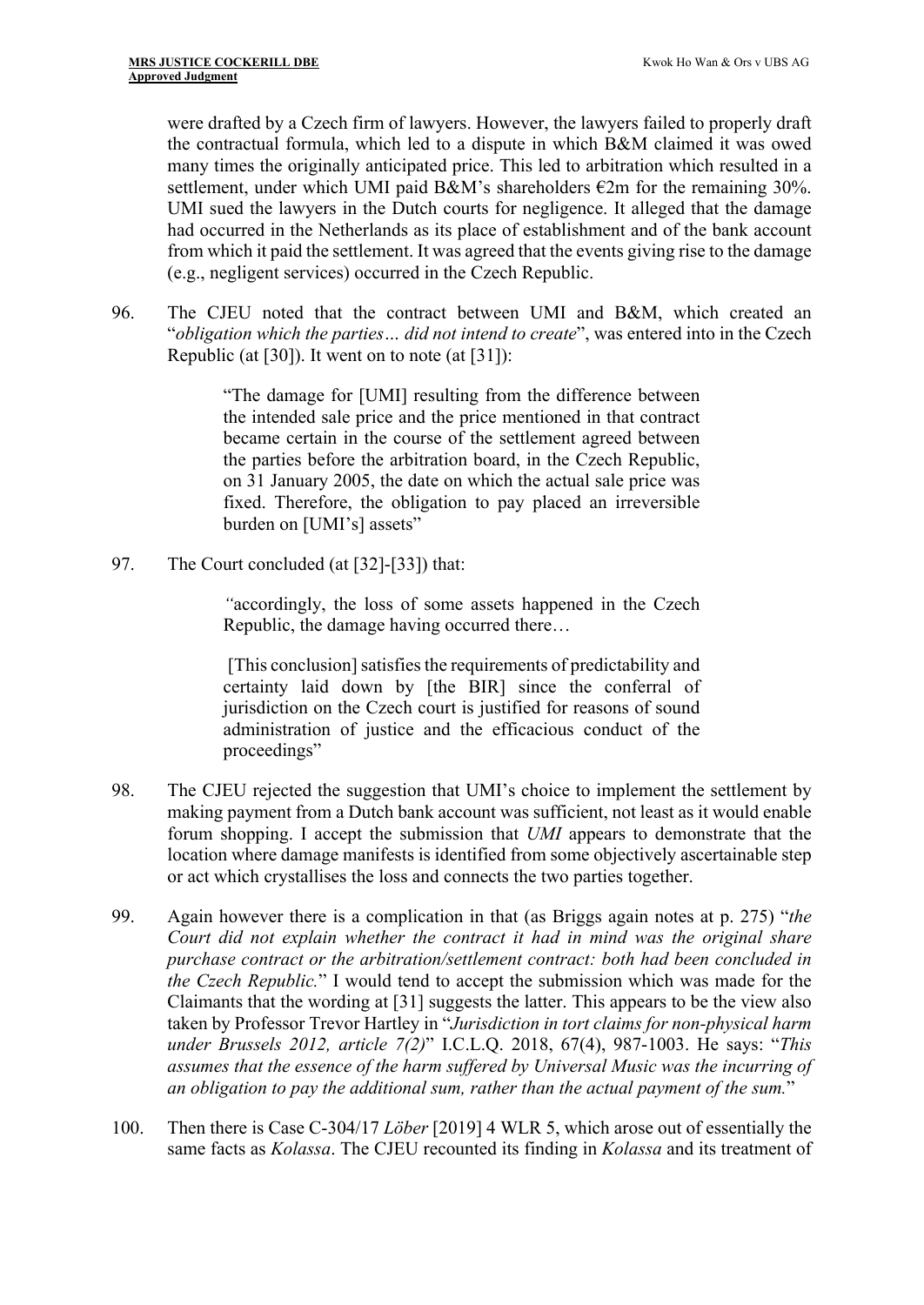that decision in UMI (at [28]-[29]). It concluded (at [30]) that the place where the harmful event occurred:

"may not be construed as being, failing any other connecting factors, the place in a Member State where the damage occurred when that damage consists exclusively of financial loss which materialises directly in the bank account of the applicant and is the direct result of an unlawful act committed in another member state"

- 101. It nevertheless concluded (again) that there were "*specific circumstances*" justifying attributing jurisdiction to the Austrian courts (at [31]) including that the bond prospectus was notified to the Austrian regulator (at [33]). Those circumstances were "*consistent with the objectives… of [the Convention/Regulation]*" (at [34]).
- 102. Finally there is the very recent case of *Vereniging van Effectenbezitters* [2021] IL Pr 23 ("*VEB*"). Like *Kolassa* this was a case concerned with the issuance of a prospectus. The claimant was a shareholder's association which brought a collective action against BP plc on behalf of all persons who bought BP shares between 2007 and 2010 through a Dutch investment firm or through a securities account in the Netherlands. It was claimed that BP had provided sellers with inaccurate, incomplete or misleading information (i) about its maintenance procedures before the Deepwater Horizon oil spill on 20 April 2010; (ii) the extent of that spill; and/or (iii) BP's role and responsibility in respect of that spill. Unlike many of the other cases what was being considered was not a thing of lesser value at the time of the transaction, but a thing which became of lesser value by reason of the occurrence of a contingency (the Deepwater Horizon oil spill).
- 103. The claimant relied on *Kolassa* and *Löber*, arguing that the loss materialised directly in investment accounts in the Netherlands upon the decline in value of BP's shares when the true information about BP's procedures and responsibility became known (at [15]).
- 104. AG Sánchez-Bordona gave a lengthy opinion which rejected the attribution of jurisdiction merely to the place of an investment account (at [AG24]) on the basis that there was no guarantee that this place would be connected to the facts of the dispute (at [AG28]) and furthermore that it was entirely unforeseeable to a company issuing shares where investors happened to hold their investment accounts and so where it might be sued (at [AG29], [AG43]). Instead, he considered that "*the place which accorded more closely with the objectives pursued by [the BRR]*" would be the place where the shares were listed (at [AG37]-[AG38]).
- 105. The AG further considered the "*specific circumstances*" which might justify attributing jurisdiction to the place of the investment account. Although he considered that this could not be done on an abstract basis (at [AG48]), he noted that (at [AG48]-[AG49]):

"the "specific circumstances" relevant to attributing jurisdiction are those which demonstrate the proximity between the action and the jurisdiction, and the foreseeability of that jurisdiction for the parties… Those circumstances must include:

– factors that facilitate the sound administration of justice and the smooth operation of proceedings; and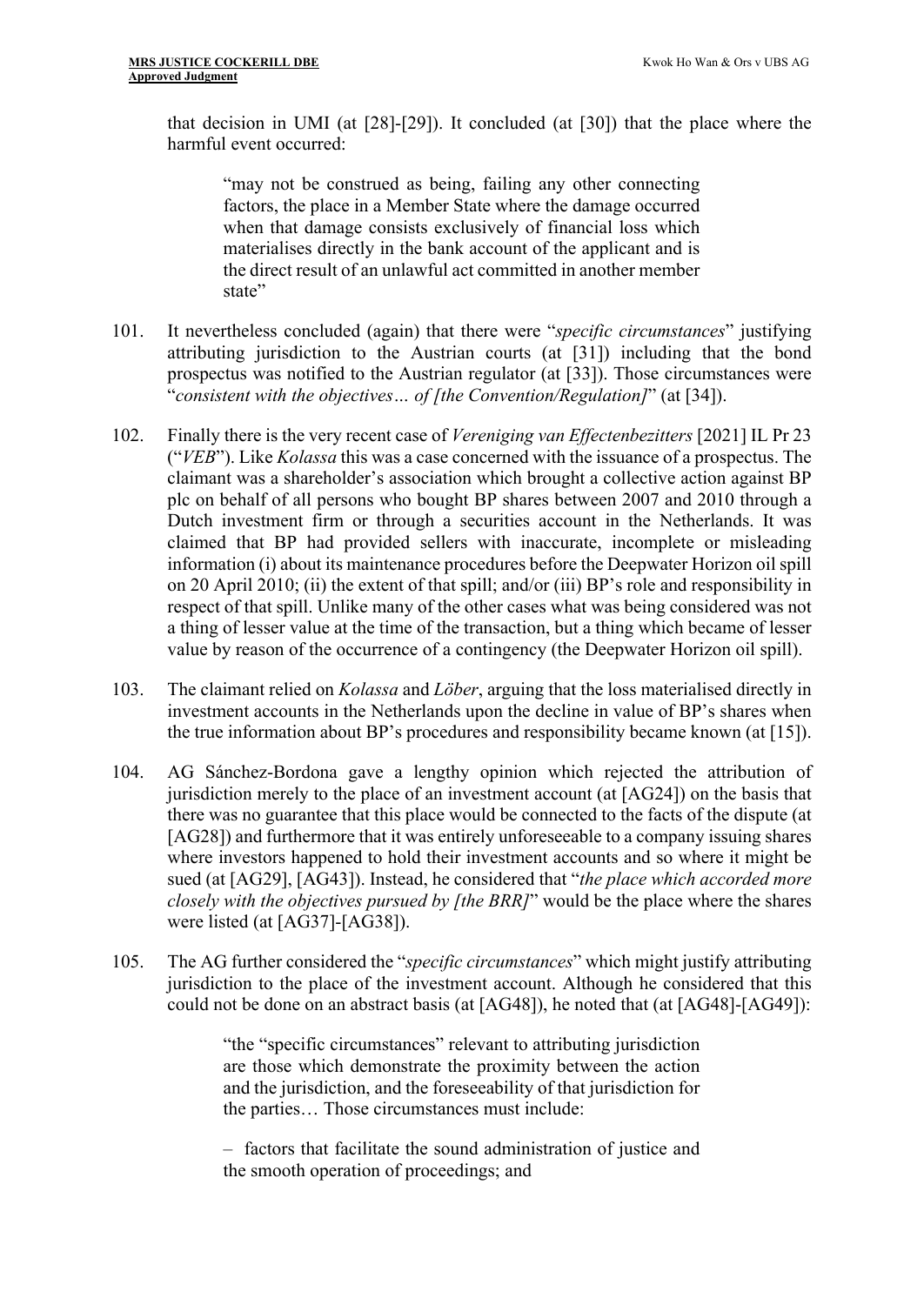– factors that may have helped the parties to determine where they should institute proceedings or where they might be sued as a result of their actions."

- 106. The AG concluded that no such circumstances were present on the case file, with the possible exception of the case management advantages (including service of notice and taking of evidence) that could follow from the collective nature of the proceedings (at [AG49] fn. 40).
- 107. The CJEU agreed with the AG that the location of an investment account did not identify the place where damage occurred in this case (at [37]). It noted (at [33]) that the place of damage identified in *Kolassa* and *Löber*:

"is in line with the objective of [the Convention/Regulation], which is to strengthen the legal protection of persons established in the European Union by simultaneously enabling the applicant to identify easily the court in which he or she may sue and the defendant reasonably to foresee in which court he or she may be sued"

108. On the other hand, foreseeability was not ensured by allocating jurisdiction to (at [34]):

"the Member State in which the investment account used for the purchase of securities listed on the stock exchange of another State is situated, the issuer of those securities is not subject to statutory reporting obligations. As the Advocate General noted in [AG29], the criteria relating to the domicile and the place where the shareholders hold their accounts do not enable the issuing company to foresee the courts with international jurisdiction before which it could be sued"

- 109. Instead, the CJEU considered that (at least in a case where the damage is the result of a decline in value of listed shares) the damage can be said to occur only in a jurisdiction in which the company has complied with reporting requirements to obtain a listing (at [35]). It is only in such a state that a company can "*reasonably foresee the existence of an investment market and incur liability*".
- 110. It is fair to say that this decision has caused a reasonable amount of debate. It is also fair to say that in the light of this review that the authorities do not speak with complete clarity and that situations where one is considering misstatement cases where receipt, acting and loss are not contemporaneous may defy the desire to provide a very clear rule. *VEB* does, for example, suggest that Briggs' conclusion at p. 275 that *"the usual answer [in bad investment cases] will be that the loss occurs in, and at the place of, the bank account which was depleted, certainly so if there are other material points of contact with that place"* may require some glossing.
- 111. However, I conclude that certain points are established and provide critical guidance:
	- i) The leading CJEU cases demonstrate that in the context of the damage head it is the manifestation of damage that is relevant, not the transaction that ultimately led to such loss.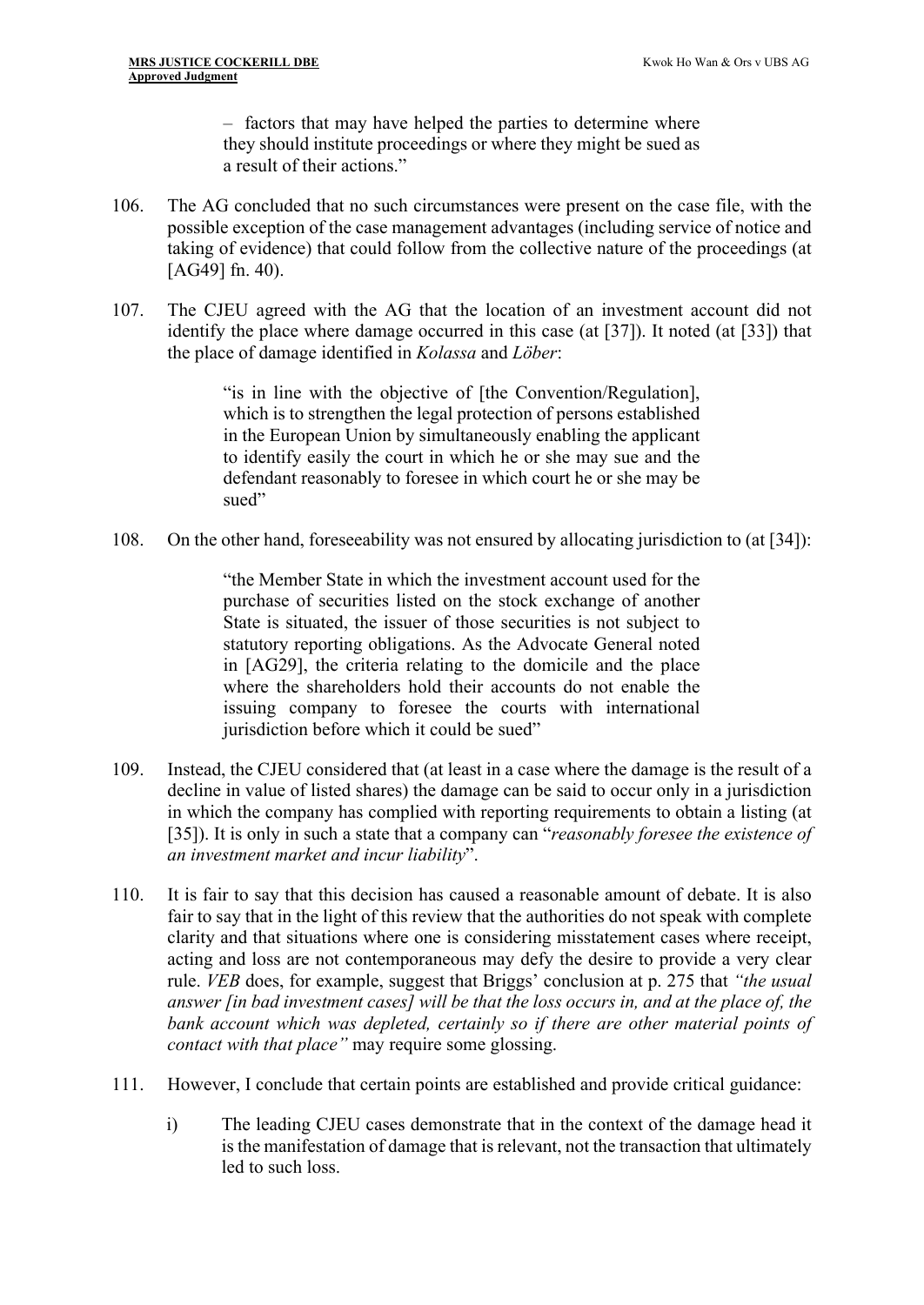- ii) Manifestation is more likely to be associated with crystallisation of the damage than the origins of the transaction in cases where there is a difference. As I will consider further below, while the references in *UMI* to *"became certain"* and *"irreversible burden"* are not posited as the key test, they indicate what the CJEU is looking for when manifestation is not self-evident.
- iii) Caution may be required to be exercised when looking at damage that may or may not occur depending on what happens in the future. In this context careful thought may be needed to distinguish between the last thing that happened to bring the loss home to the claimant and the point where the loss itself becomes clear. In *Kronhofer*, Mr Kronhofer was exposed to risk from the moment he invested his money with the defendant (that was the very essence of his claim), but it is nowhere suggested that the damage occurred at this time. Similarly, in *UMI*, UMI was bound to pay more than anticipated as soon as it signed the original contract, but its losses did not actually manifest and become certain until it settled the dispute about exactly how much.
- iv) While it is obviously right that foreseeability and a consideration of factors relating to the sound administration of justice cannot provide an independent basis for a conclusion that jurisdiction resides in a particular location, the CJEU has clearly used such factors in some cases. At times the relation of these factors to the reasoning is unclear. However their existence and the rationale for the rule seems to justify their use by way of cross-check where the analysis simply by reference to manifestation remains troublesome. This is because the existence of the special jurisdiction is justified by the principle of proximity and is effectively designed to ensure that the jurisdiction is both foreseeable and likely to facilitate the administration of justice, the efficacious conduct of proceedings, and the taking of evidence. Or as Briggs puts it (p. 274): *"… the conclusion to which the law comes must be derived from what appears to be the underlying reason for the rule.*"
- 112. Taking all of these matters into account I conclude that the only logical way to view the manifestation test in this rather unusual context is one which focuses on the moment and place where the loss occurs. It cannot sensibly be said that the damage in question "*actually manifested*" when Mr Kwok and Ace Decade relied on the representations, or when the funds were sent (from whatever destination). Nor can it be right that damage is suffered at the last point - when Mr Kwok and Ace Decade feel the loss.
- 113. Once the focus is on actual manifestation the most natural analysis is to view the damage as occurring where and when the Acquired Shares were liquidated; it would follow that the loss manifested directly in the Secured Account. Mr Quest submitted in reply that timing is not determinative – the key question being where damage occurred. Of course, that is right. However, it may be the case that the timing of manifestation is key to answering the question of where, for the purposes of this test, damage occurred.
- 114. This seems broadly (and allowing for the subsequent emergence of *VEB*) to harmonise with Briggs' rather tart conclusion: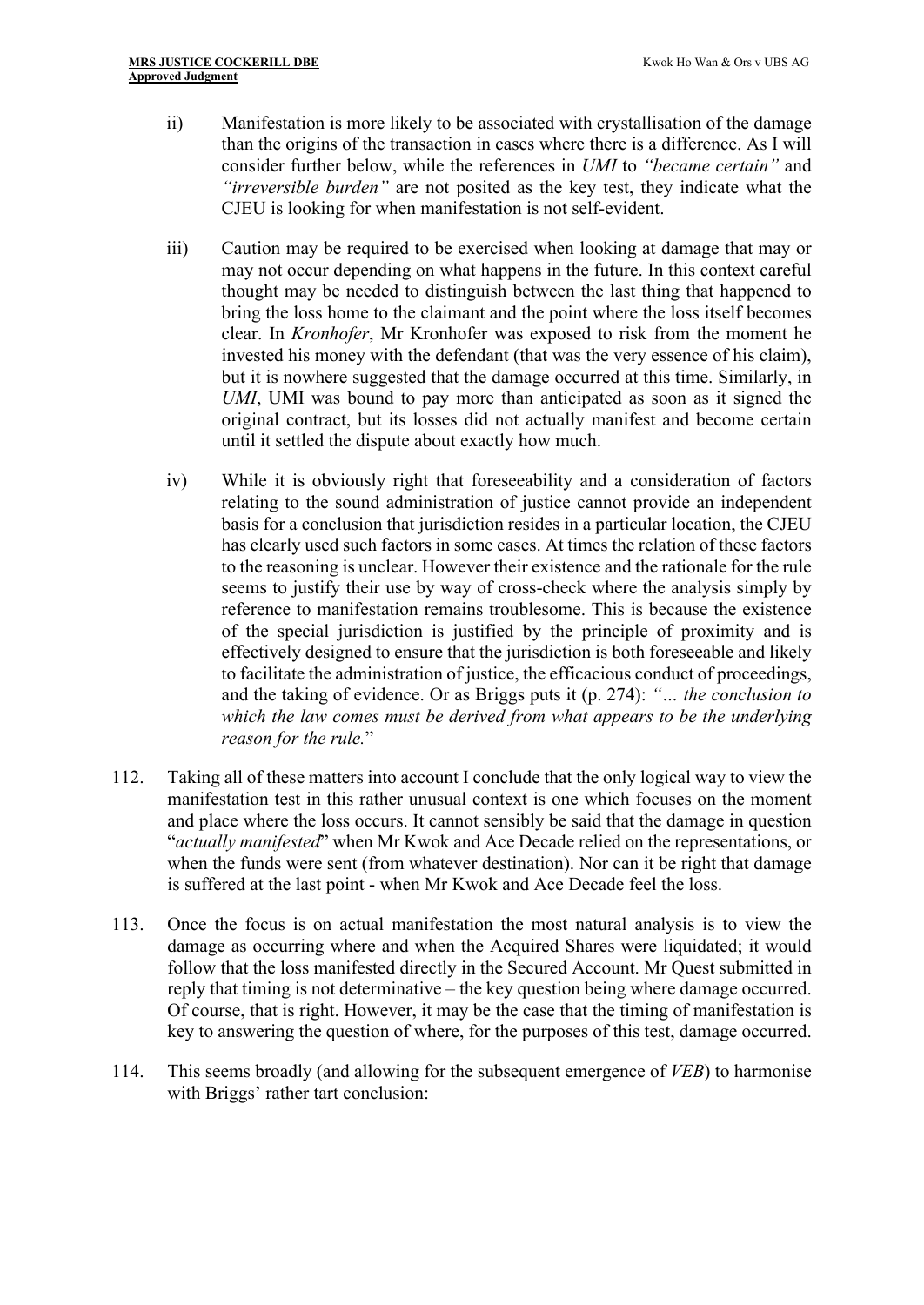"Unless the Court changes its mind again, investment and similar financial loss will occur in the bank account from which the money  $\dots$ <sup>1</sup> is lost to the account holder."

- 115. Here the money is "lost" to the Claimants in London, where the shares they had invested in were held and where the funds they had invested were depleted. It is artificial to say, as UBS does, that because Ace Decade's rights were exclusively under the Co-Investment Agreement the loss could only ever be outside England and that even if one looks at the point at which the shares are sold, the loss is that of an opportunity to make a recovery on the investment or a loss of an opportunity to recover the Monetary Contribution. The loss crystallises, manifests, becomes certain and irreversible with that sale of shares and that loss of the Monetary Contribution which had merged into the shares.
- 116. I do not consider that *UMI* or *VEB* justify a separate test by reference to the words *"fixed" "certain" "irreversible burden"* or *"registered"* or *"recorded"*. It appears to me that those phrases are apparently there as amplifications or indicia of the core test, not alternatives. However, there is sense to looking to those concepts by way of some form of cross check. When that is done the result is consistent. Any potential loss to Mr Kwok and Ace Decade became "*fixed*" and "*certain*", an "*irreversible burden*" on their assets when the Acquired Shares were sold and removed from the Secured Account. Once UBS London purported to exercise its rights and to sell the Acquired Shares, Dawn State's only substantial assets (and hence the value of the Investment) was irretrievably lost. With that Ace Decade's contractual right to acquire Dawn State likewise became effectively valueless. It is at this point that any potential damage created by UBS's negligence "actually manifested" itself, becoming "fixed" and "certain" (i.e., a loss of approximately US\$495m).
- 117. That account, where the damage was first "*registered*" or "*recorded*" was in London with the defendant itself (as in *Kronhofer*). It is irrelevant that the secondary financial consequence of that manifested damage then simultaneously affected the whole of Mr Kwok and Ace Decade's economic position; and indeed that approach leads back to a claimant centred analysis which is inimical to the EU law analysis.
- 118. Finally, looking to the "special circumstances" also by way of cross check an approach which appears to be justified by the authorities: those circumstances also point in the direction of London. The Secured Account in London was the place at which it had been agreed by all parties that the Acquired Shares would be held, and all of the contractual documents UBS entered into (albeit for a transaction at one remove from the Claimants) were to be in English and governed by English law. It was therefore entirely predictable and foreseeable from November 2014 that the parties might sue or be sued in London in relation to the Investment and dealings with the Acquired Shares.
- 119. Accordingly, both the test and the cross-checks indicate that the requirements of Article 5(3) are established in this case. In the circumstances the argument on Article 5(5) does not arise, but I deal with it below for completeness.

## **Article 5(5)**

<sup>1</sup> I have omitted the words "goes out and" because of the *VEB* factor.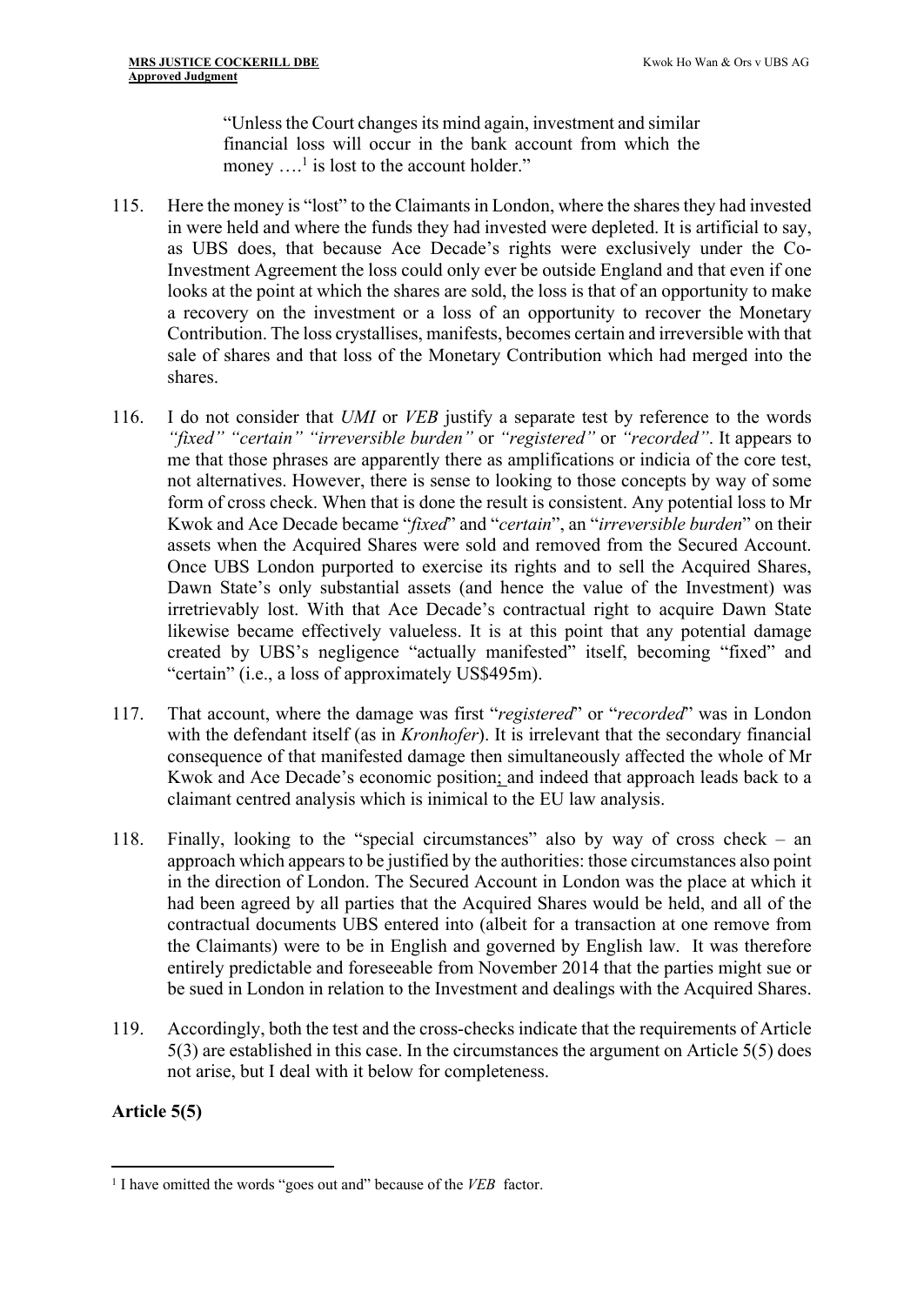120. Article 5(5) of the Lugano Convention relevantly provides:

"A person domiciled in a state bound by this Convention may, in another state bound by this Convention, be sued: . . . (5) as regards a dispute arising out of the operations of a branch, agency or other establishment, in the courts for the place in which the branch, agency or other establishment is situated."

- 121. This provision is substantially identical to those in those in Article 5(5) of the Brussels Convention, Article 5(5) of the Brussels Regulation I and Article 7(5) of the Brussels Recast Regulation.
- 122. It is common ground that UBS London is a "*branch, agency or other establishment*" within the meaning of Article 5(5). The issue is whether on the facts of this case Article 5(5) is engaged by the Claims.
- 123. Like Article 5(3), Article 5(5) is based on a particularly close linking factor between the dispute and the Court, which justifies attribution of jurisdiction for reasons of sound administration of justice.
- 124. In *Somafer* the point was put (in effect) this way at [11]: is the claimant able to show without difficulty the special link between the branch and the claim against the parent body justifying the derogation from Article 2?
- 125. The key case so far as this head of jurisdiction is concerned is accepted to be Case C-27/17 *flyLAL Lithuania* [2019] 1 WLR 669. In that case a Lithuanian airline brought claim against a Latvian airport and a Latvian airline (with a branch in Lithuania) for anticompetitive practices in relation to flights from Lithuania to Latvia. The complaint was that there was predatory pricing via lower fees being charged in Latvia. It sued and obtained judgment in the Lithuanian courts under Article 101 and 102 TFEU. The trial court held it had jurisdiction under Articles. 5.3 and 5.5 of the Brussels Regulation I. On appeal, the appellate court referred a question of the scope of Article 5.5 Brussels Regulation I in a situation where there was no evidence that the Vilnius branch of Air Baltic had actually set the predatory prices despite having the power to set prices.
- 126. The CJEU in *flyLAL* at [59] identified two criteria that must be satisfied for Article 5.5 to confer jurisdiction:
	- i) First, there must be a branch, which "*implies a centre of operation which has the appearance of permanency… it must have a management and be materially equipped to negotiate business with third parties*".
	- ii) Second, the dispute must arise out of the "*operations*" of the branch, i.e., there is a "*sufficient nexus*" between the dispute and the activities of the branch.
- 127. The issue here is really what that latter criterion requires.
- 128. The CJEU stated the general principle at [63], that:

"in the case of actions based on tortious liability, in order for the dispute to be regarded as arising out of the operations of a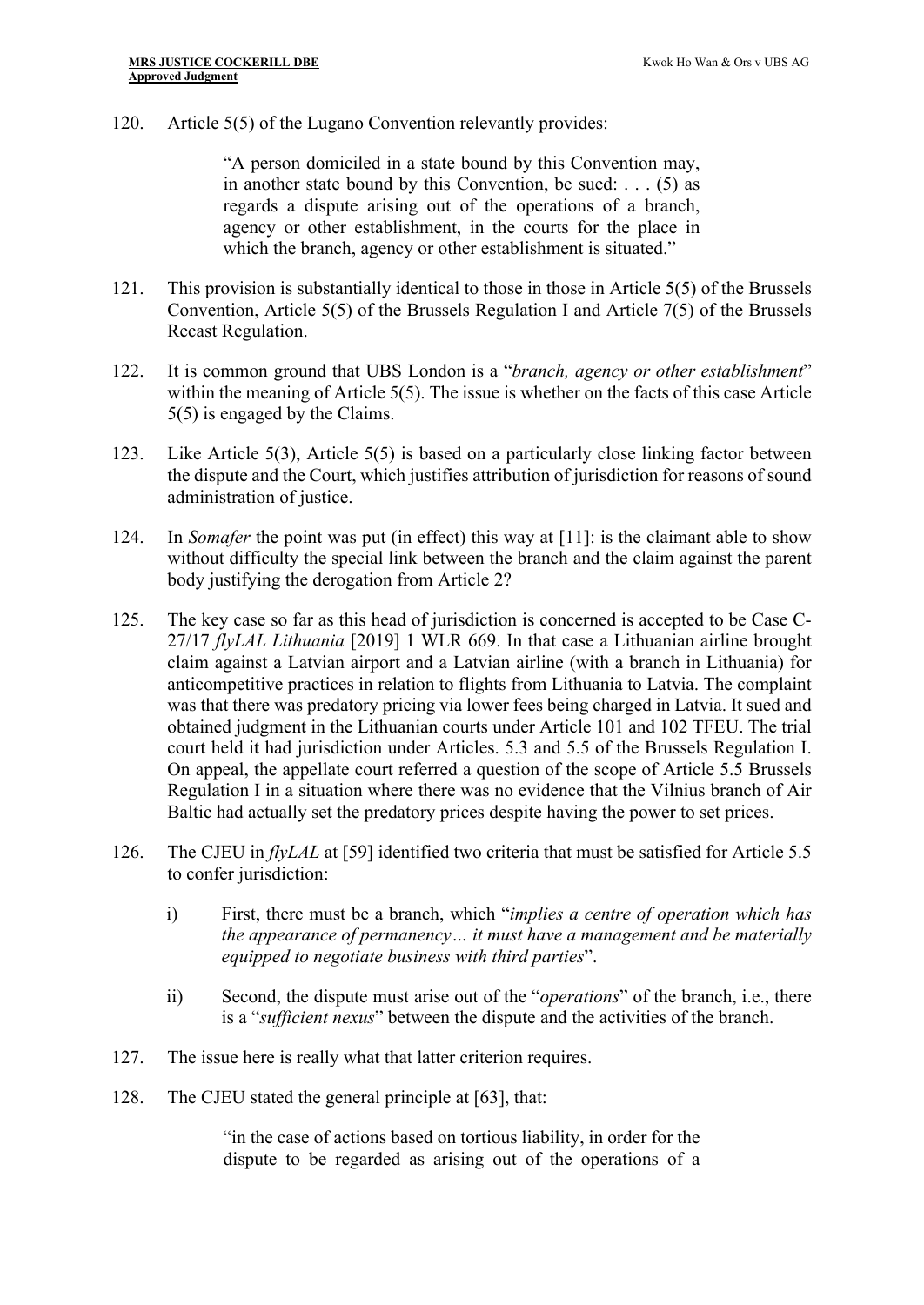branch, that branch must have actually participated in some of the actions constituting the tort"

129. In that connection, both the AG (at [AG143]) and the Court (at [64]) emphasised that the question of a sufficient nexus is for the national court to establish as a matter of fact:

> "In the present case, it is for the referring court to identify the potential role of the Air Baltic branch in the commission of the anticompetitive conduct alleged. In view of the information contained in the order for reference, it should examine, in particular, whether the activities carried out by that branch included actual acts of offering and applying the predatory pricing alleged and whether such participation in the alleged abuse of a dominant position was sufficiently significant to be regarded as a close link with the dispute in the main proceedings."

130. The Court then went on to conclude at [66]:

"…article 5(5) of Regulation No 44/2001 must be interpreted as meaning that the notion of a 'dispute arising out of the operations of a branch' covers an action seeking compensation for damage allegedly caused by abuse of a dominant position consisting of the application of predatory pricing, where a branch of the undertaking which holds the dominant position actually and significantly participated in that abusive practice."

#### *Submissions*

- 131. UBS London submits that this test is not met. It submits that the simplest way to approach the branch exception is to ask– did UBS London participate in the actions constituting the tort? Did it participate significantly? Did it engage in legally relevant conduct? The answer it says is no, nor indeed is it alleged to have participated. All of the elements of the tort (duty, breach, loss) arise out of things said or done in Hong Kong or mainland China.
- 132. UBS's submission is that in circumstances where the pleaded case on the torts is all about UBS HK and Mr Wong's representations, including regarding UBS-wide policies, it is artificial to describe the claim as arising out of the operations of UBS London.
- 133. UBS also says that this case cannot be reconciled with the rationale for the branch exception. UBS London did not "stand in" for the parent entity. To reach that conclusion requires the Court to ignore the existence of UBS HK, and the associated alleged long-term cultivation of the relationship between Mr Wong and Mr Kwok in Hong Kong.
- 134. The Claimants deprecate what they say is an attempt to gloss *flyLAL* by reference to "conduct", citing *Ablyazov*. They submit that the CJEU in *flyLAL* does not refer to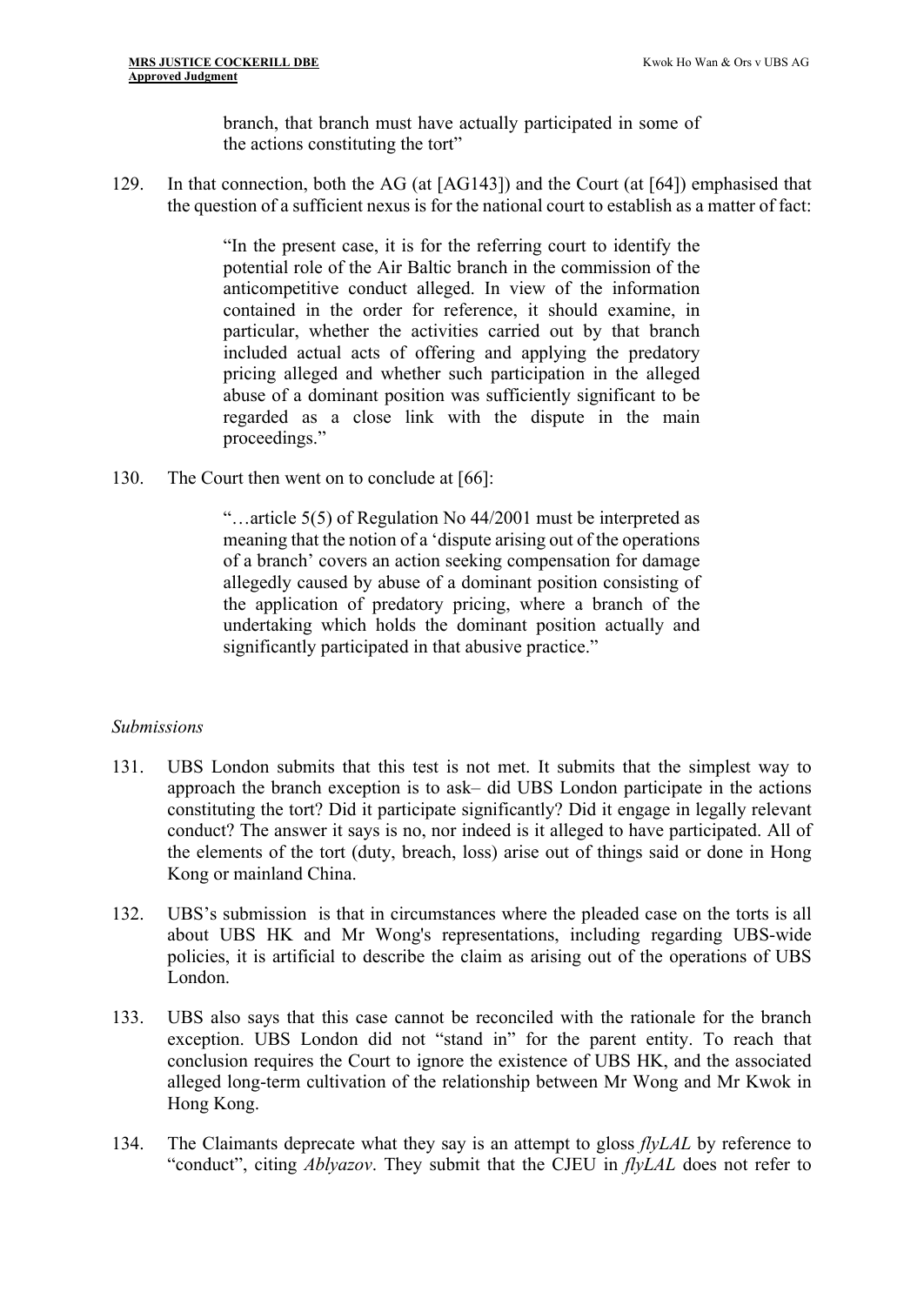"conduct" and certainly not to intentions. There is no requirement to participate in the fault – just in some of the actions constituting the tort.

#### *Discussion*

- 135. One point can be cleared out of the way at the outset. To the extent that UBS's case was put on the basis that what had to be established was "standing in" (and this line of argument was not really pursued orally), I reject this. The suggestion of a need for standing in is either an erroneous gloss or somewhat overtaken by the way the Court analysed matters in *flyLAL*.
- 136. Likewise, one can put to one side the faint suggestion in the written submissions that this inquiry is mutually exclusive. Just because the HK branch was involved does not mean that jurisdiction cannot be engaged in England based on the involvement of the London branch. That can be seen on the facts of *flyLAL* where the Vilnius branch did not "stand in" for the head office of Air Baltic, and the CJEU plainly did not consider that the involvement of one branch necessarily excluded the others.
- 137. I also reject as a test the concept of "specially close" which was referred to in argument. This appears to be another gloss. On the authorities what is necessary is to ask the relevant questions bearing in mind all the facts. However at the same time the rationale issue remains in the background (as it does for Article 5(3)); what the test is aiming to encapsulate is a proximity which is special enough that it is appropriate to displace the default rule.
- 138. What matters is sufficient nexus. There is a real question about the weight to be given to the words "*significantly participated*" in [66] of *flyLAL*. On one analysis they restate the test; this is the view which UBS would advocate. However it seems to me that the CJEU was not purporting to restate or narrow the test. Rather [66] is directed to the facts of that case and the circumstances in which the question was posed.
- 139. In *flyLAL* the involvement of Vilnius was in some ways very minor the predatory prices were set by Air Baltic in Riga and the anti-competitive agreement was concluded there. All the Vilnius branch did was act as a conduit through which the predatory pricing occurred (and hence loss was caused to *flyLAL*). The CJEU considered that Article 5.5 would be engaged if the participation was *"sufficiently significant"* – for example if Vilnius had deployed the predatory pricing. Against that background [66] is probably best seen as answering the specific question. The safer route regarding application of the Article 5(5) test is to stick with the enunciation of the test as stated in earlier authority and as cited by the AG, and regard the test as a fact sensitive one.
- 140. For the avoidance of doubt I do not regard the authorities as justifying the submission that sufficiently significant connection requires involvement in the tortious acts. This is nowhere stated in the authorities, and would appear to equated to the "standing in" approach. Indeed the opposite is demonstrated by the facts of *flyLAL* in that it appears clear that the CJEU's view was that the branch rule was engaged so long as it had unwittingly offered the predatory prices set elsewhere and without any involvement on its part.
- 141. Against that background, if one asks: does the claim arise out of the operations of the branch? To this the natural answer is yes – though it arises out of the operations of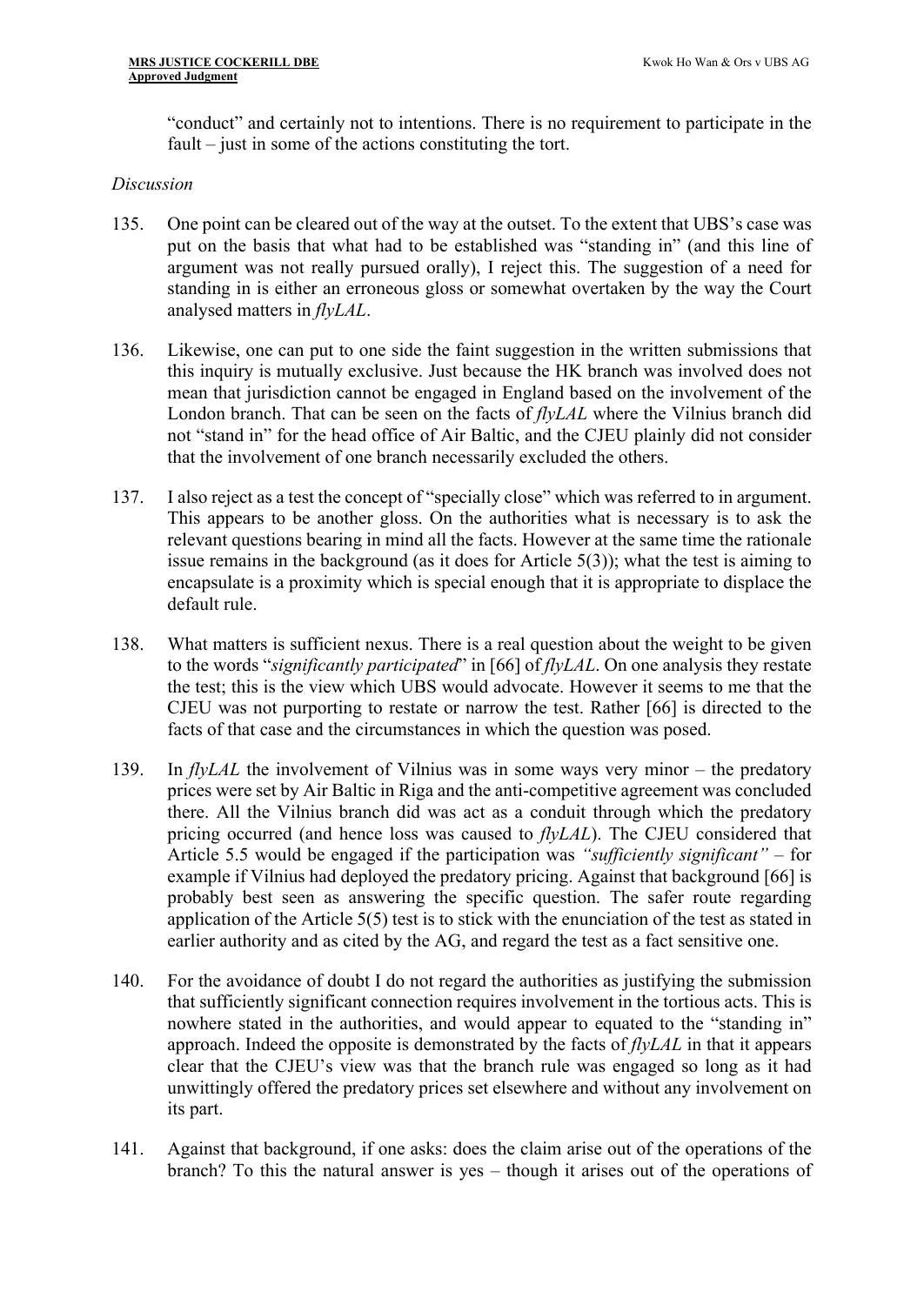another branch also. The claim could not occur nor the story be told without including UBS London in the narrative. Similarly, if one asks the question by reference to the criterion of sufficient nexus I conclude that there is sufficient nexus.

- 142. UBS was a critical part of the deal structure; it was there effectively from the outset. It was UBS London's policies which Mr Kwok deprecated and on which he sought reassurance. The misstatements relied upon were made about UBS London's policies. The claim resides in a disconnect between what he was told about what the policies and intentions of the London branch were and what those policies actually were. It was in my judgment at least as involved and at least as close to the tort as would be the branch in *flyLAL*
- 143. As for UBS London's contractual involvement UBS argues that this is an ingenious attempt to confuse alleged conversations about the terms of lending to Dawn State with contractual negotiations when it is not part of Mr Kwok and Ace Decade's case that Mr Kwok negotiated the lending agreements to which Dawn State and ultimately UBS London were the contracting parties.
- 144. However, one need not descend into the particulars of the conversations. The fundamental point remains. The contractual counterparty is not an irrelevant factor. UBS London was identified as the relevant contractual counterparty on the UBS side from 12 December 2014 at the latest. Insofar as Mr Wong made representations he was necessarily referring to the intentions and policies of UBS London Branch.
- 145. There is also a crossover with the damage argument (though this would not exist, at least to the same extent if one reached a different conclusion on the Article 5(3) point). UBS contends that the enforcement by UBS London of its rights against Dawn State is not legally relevant conduct for the purpose of the tort claims advanced by Mr Kwok and Ace Decade. I do not accept this submission. Loss is a necessary part of the tort claims. It was UBS London's conduct which created the actionable loss for which Mr Kwok and Ace Decade now claim – and without which they would have no claim. The truth is that the loss which the Court will be investigating was certainly immediately caused in London by the actions of UBS London between 6-8 July 2015. On at least one analysis the damage occurred there. This in and of itself creates a point of connection.
- 146. In my judgment these points demonstrate the requisite nexus and UBS's submission that in the circumstances it is artificial to describe the claim as arising out of the operations of UBS London effectively attempts to dodge a proper application of the test as expressed in the authorities.
- 147. I reach a conclusion on this point without reference to the question of whether or not Mr Wong should be analysed as acting as agent for UBS London. However in my judgment it is certainly arguable that he was; and that would add further to the nexus.
- 148. One may also test it this way: how relevant will UBS London's thoughts and actions be to the trial? The answer to this (which was not seriously disputed) is that there will be a need to investigate UBS London's conduct and intentions both (i) at the time of the representations and advice given by UBS and (ii) the events of 6-8 July 2015 and the loss resulting therefrom.